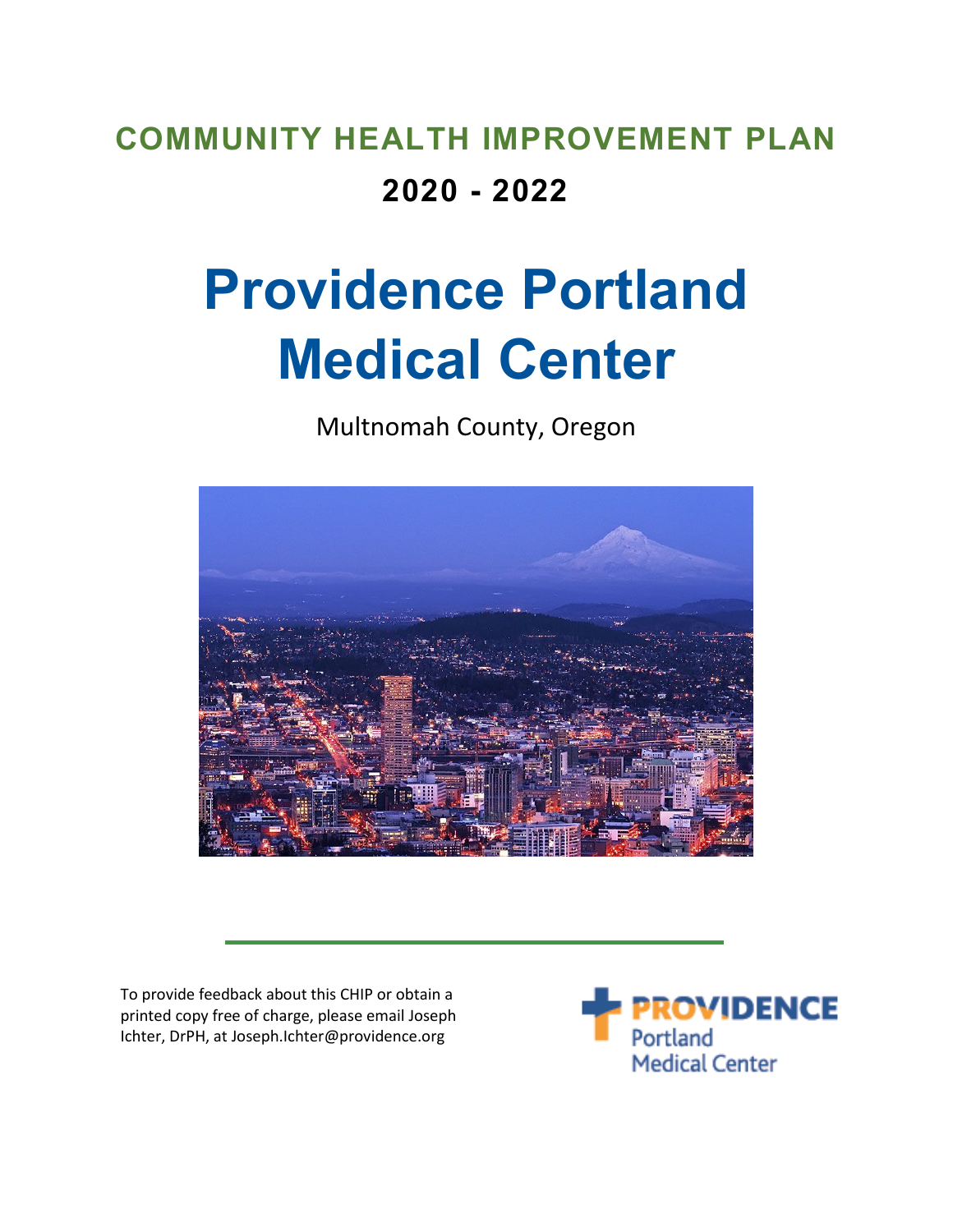# CONTENTS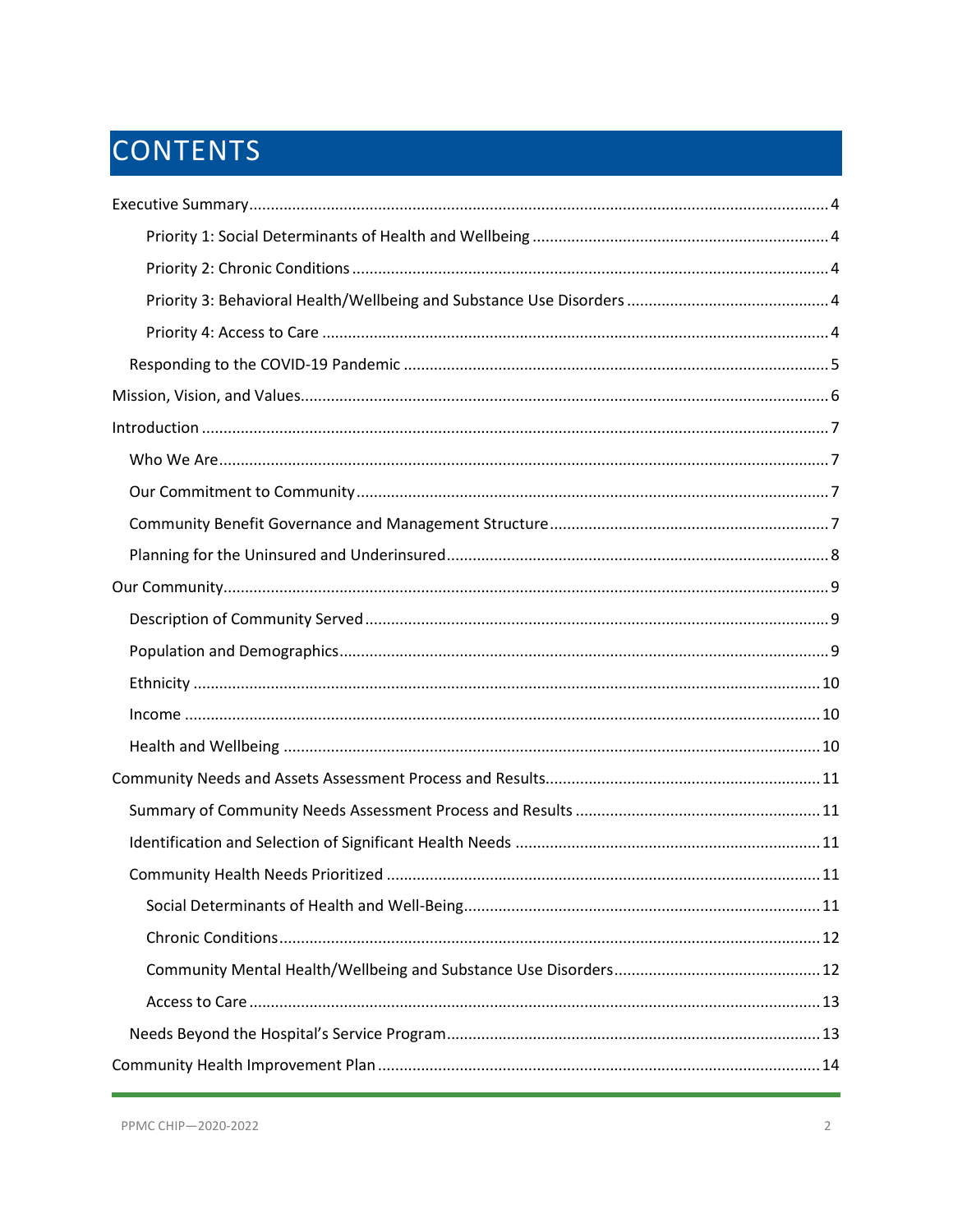| Addressing the Needs of the Community: 2020-2022 Key Community Benefit Initiatives and |  |
|----------------------------------------------------------------------------------------|--|
|                                                                                        |  |
|                                                                                        |  |
|                                                                                        |  |
|                                                                                        |  |
|                                                                                        |  |
|                                                                                        |  |
|                                                                                        |  |
|                                                                                        |  |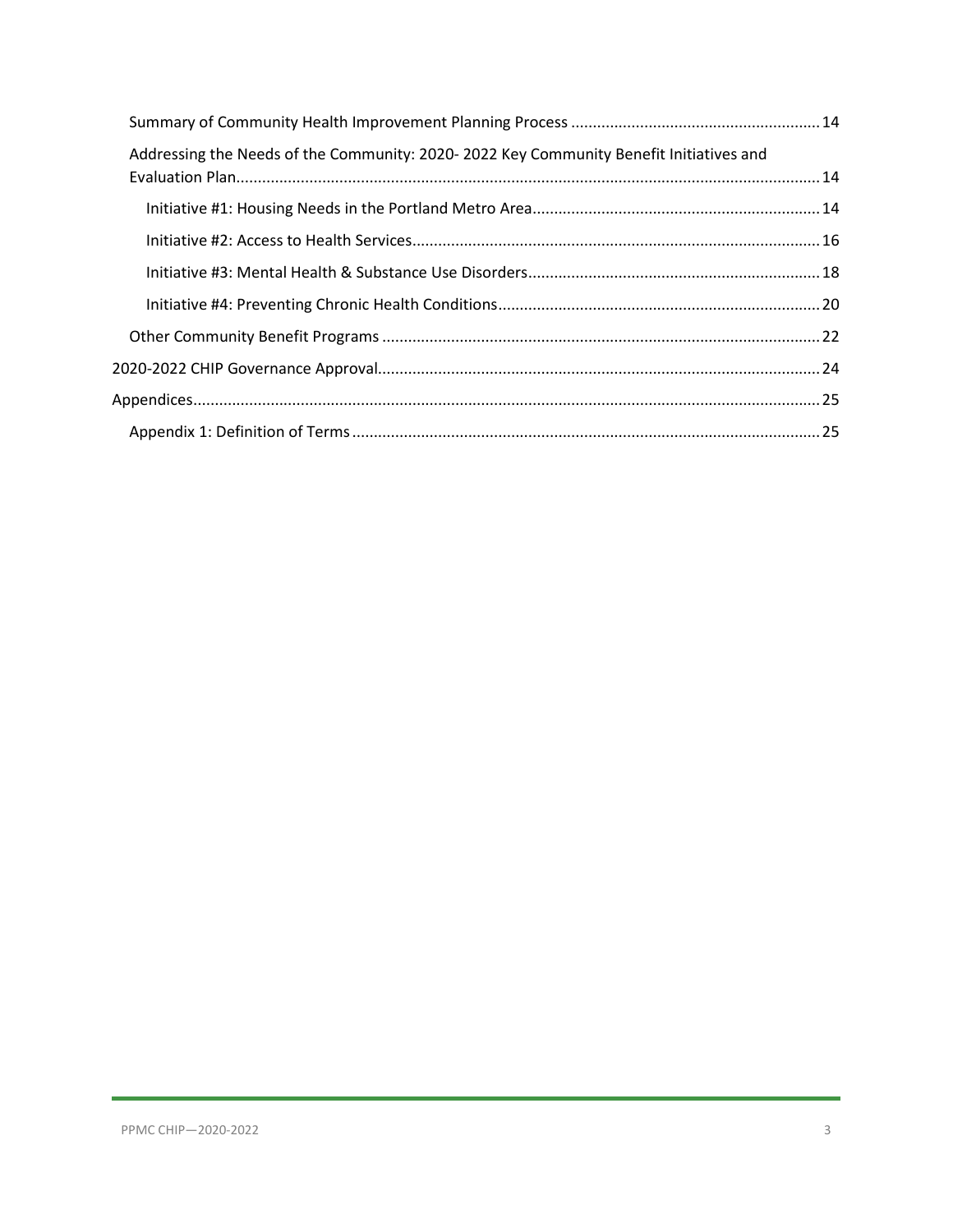# <span id="page-3-0"></span>EXECUTIVE SUMMARY

Improving the health of our communities is a fundamental commitment rooted deeply in our heritage and purpose. As expressions of God's healing love, witnessed through the ministry of Jesus, our Mission calls us to be steadfast in serving all with a special focus on our most poor and vulnerable neighbors. This core belief drives the programs we build, investments we make, and strategies we implement.

Knowing where to focus our resources starts with our Community Health Needs Assessment (CHNA), an opportunity in which we engage the community every three years to help us identify and prioritize the most pressing needs, assets, and opportunities. In the Portland metro area, Providence Portland Medical Center (PPMC) is a member of the Healthy Columbia Willamette Collaborative (HCWC). The collaborative is a unique public-private partnership of 12 organizations in Washington, Clackamas, and Multnomah Counties in Oregon and Clark County in Washington State. HCWC is dedicated to advancing health equity in the four-county region, serving as a platform for collaboration around health improvement plans and activities that leverage collective resources to improve the health and well-being of local communities.

Based on geographic location relative to other hospitals in the area and patient demographics, Multnomah County is PPMC's primary service area. Clackamas, Washington, and Clark (WA) counties are surrounding secondary counties that are primarily served by other area hospitals. The facility and campus includes 483 acute care beds, offering primary and specialty care, birth center with family suites, general and specialty surgery, radiology, diagnostic imaging, pathology and 24/7 emergency medicine. We are recognized for excellence in patient care and research in areas such as cancer, heart, orthopedics, women's health, rehabilitation services and behavioral health. PPMC provided nearly \$158 million<sup>[1](#page-3-5)</sup> in Community Benefit in 2019.

As a result of the findings of our 2019 Community Health Needs Assessment (CHNA) and through a prioritization process aligned with our Mission, resources, and hospital strategic plan, PPMC will focus on the following bolded areas for its 2020-2022 Community Benefit efforts:

#### <span id="page-3-1"></span>PRIORITY 1: SOCIAL DETERMINANTS OF HEALTH AND WELLBEING

Focus areas in **housing,** transportation, and **food security; includes coordination of supportive services**.

#### <span id="page-3-2"></span>PRIORITY 2: CHRONIC CONDITIONS

Focus on prevention of **obesity, diabetes, hypertension, and depression.**

#### <span id="page-3-3"></span>PRIORITY 3: BEHAVIORAL HEALTH/WELLBEING AND SUBSTANCE USE DISORDERS

Focus on prevention (particularly for youth**), culturally responsive care and health education**, social isolation, and **community building**.

#### <span id="page-3-4"></span>PRIORITY 4: ACCESS TO CARE

Focus on **services navigation and coordination, culturally responsive care and oral health**.

l

<span id="page-3-5"></span> $1$  Unpaid costs of Medicare are included in this Community Benefit reporting.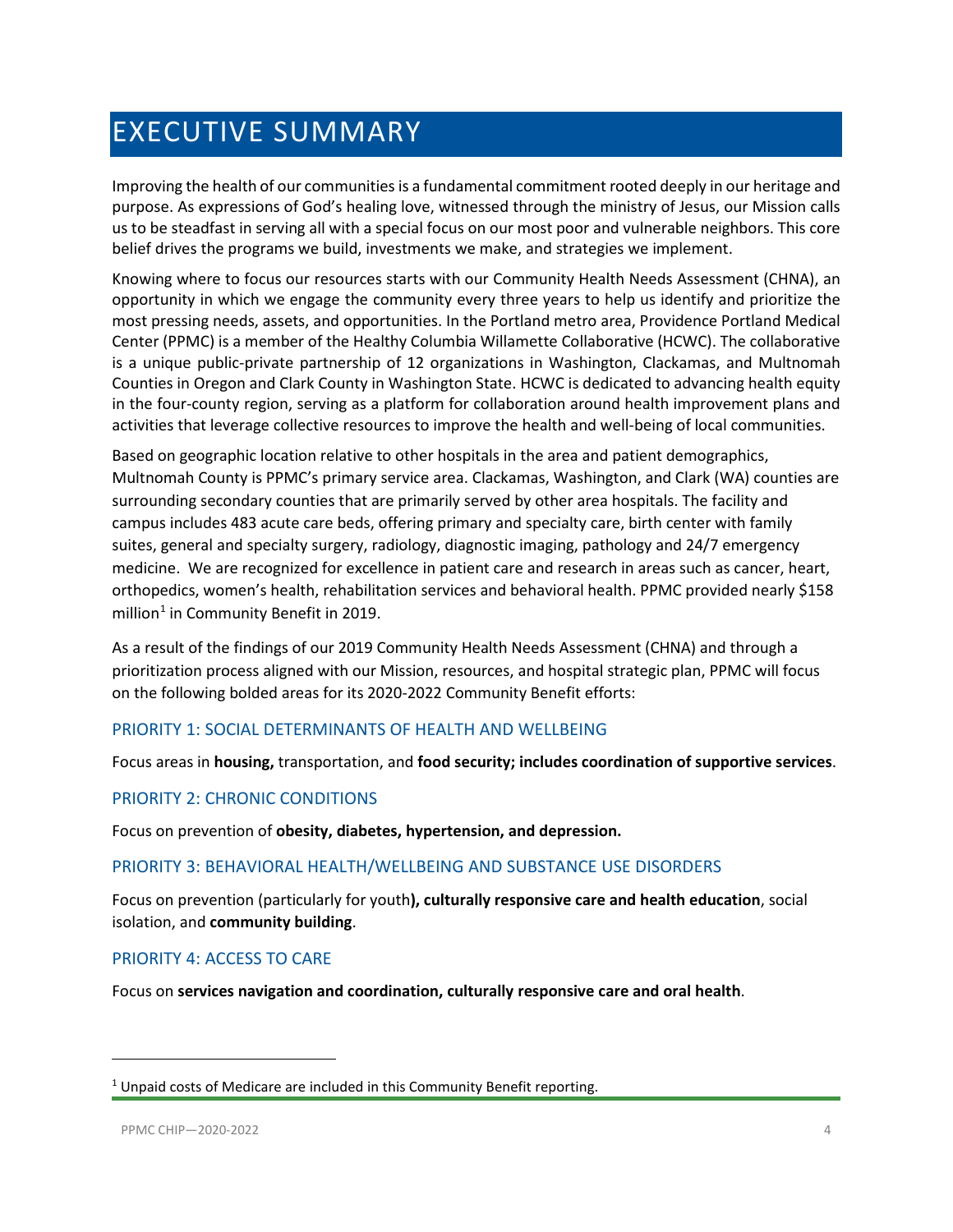# <span id="page-4-0"></span>Responding to the COVID-19 Pandemic

The 2020 Community Health Improvement Planning (CHIP) process was disrupted by the SARS-CoV-2 virus and COVID-19, which has impacted all of our communities. While we have focused on crisis response, it has required a significant re-direction of resources and reduced community engagement in the CHIP process.

This CHIP is currently designed to address the needs identified and prioritized through the 2019 CHNA, though COVID-19 will have substantial impacts on our community needs. These impacts are likely to exacerbate some of the needs identified, and cause others to rise in level of priority. While this is a dynamic situation, we recognize the greatest needs of our community will change in the coming months, and it is important that we adapt our efforts to respond accordingly. Additionally, the data projections included were crafted based on data collection and project forecasting done prior to the COVID-19 pandemic, so may be modified as we understand adjusted resources and priorities within our communities in the aftermath of the pandemic.

This CHIP will be updated by March 2021 to better document the impact of and our response to COVID-19 in our community. We are committed to supporting, strengthening, and serving our community in ways that align with our Mission, engage our expertise, and leverage our Community Benefit dollars in the most impactful ways.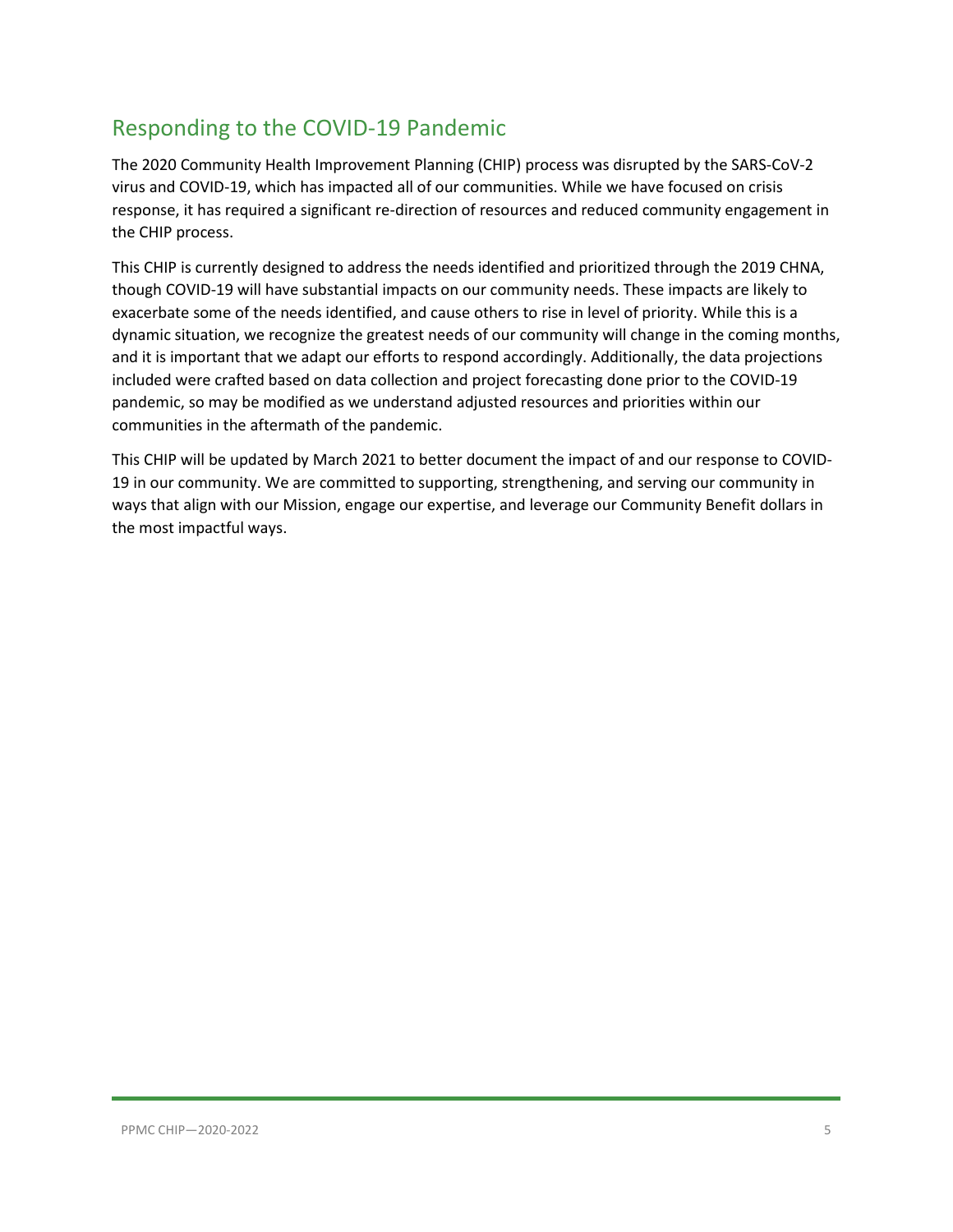# <span id="page-5-0"></span>MISSION, VISION, AND VALUES

F

| Our Mission | As expressions of God's healing love, witnessed through the ministry of Jesus,<br>we are steadfast in serving all, especially those who are poor and vulnerable. |
|-------------|------------------------------------------------------------------------------------------------------------------------------------------------------------------|
|             | Our Vision   Health for a Better World.                                                                                                                          |
|             | Our Values Compassion $-$ Dignity $-$ Justice $-$ Excellence $-$ Integrity                                                                                       |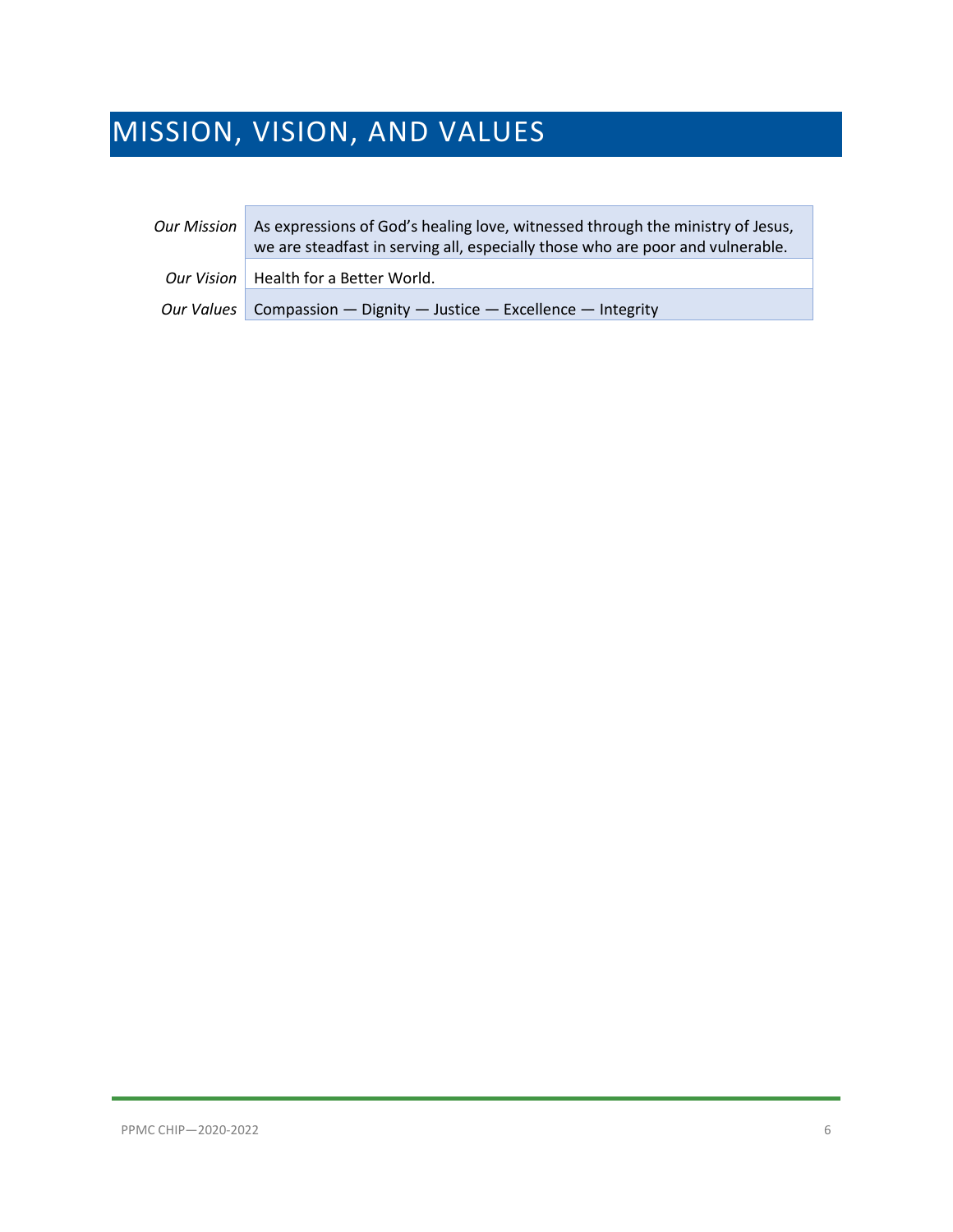# <span id="page-6-0"></span>INTRODUCTION

### <span id="page-6-1"></span>Who We Are

Portland Providence Medical Center (PPMC) is an acute-care hospital founded in 1941 and located in Portland, Oregon. The hospital has 483 licensed beds. PPMC has a staff of more than 3,100 and professional relationships with more than 1,200 local physicians. The facility and campus include 483 acute-care beds, offering primary and specialty care, a birth center with family suites, general and specialty surgery, radiology, diagnostic imaging, pathology, and 24/7 emergency medicine. It is recognized for excellence in patient care and research related to cancer care, heart health, orthopedics, women's health, rehabilitation services, and behavioral health.

### <span id="page-6-2"></span>Our Commitment to Community

PPMC dedicates resources to improve the health and quality of life for the communities it serves, with special emphasis on the needs of the economically poor and vulnerable. During 2019, PPMC provided nearly \$158 million in community benefit<sup>[2](#page-6-4)</sup> in response to unmet needs and to improve the health and well-being of those it serves in the Portland metro area.

### <span id="page-6-3"></span>Community Benefit Governance and Management Structure

PPMC further demonstrates organizational commitment to the community benefit process through the allocation of staff time, financial resources, and participation and collaboration with community partners. The Community Health Division, in collaboration with PPMC leadership, is responsible for coordinating implementation of state and federal 501r requirements as well as providing the opportunity for community leaders and internal hospital executive leadership members, physicians and other staff to work together in planning and implementing the Community Health Improvement Plan.

As a primary source of Community Benefit advice and local leadership, PPMC's Service Area Advisory Council (SAAC) plays a pivotal role to support the Board of Trustees in overseeing community benefit issues. Acting in accordance with a Board-approved charter, the SAAC is charged with identifying policies and programs that address identified needs in the service area particularly for underserved populations, overseeing development and implementation of the Community Health Needs Assessment and Community Health Improvement Plan Reports, and overseeing and directing the Community Benefit activities. The SAAC delegates some work to the Community Benefit Committee, a majority of members

 $\overline{\phantom{a}}$ 

<span id="page-6-4"></span> $2$  A community benefit is an initiative, program or activity that provides treatment or promotes health and healing as a response to identified community needs and meets at least one of the following community benefit objectives: a. Improves access to health services; b. Enhances public health; c. Advances increased general knowledge; and/or d. Relieves government burden to improve health. Note: Community benefit includes both services to the economically poor and broader community. To be reported as a community benefit initiative or program, community need must be demonstrated. Community need can be demonstrated through the following: 1) community health needs assessment developed by the ministry or in partnership with other community organizations; 2) documentation that demonstrates community need and/or a request from a public agency or community group was the basis for initiating or continuing the activity or program; 3) or the involvement of unrelated, collaborative tax-exempt or government organizations as partners in the community benefit initiative or program.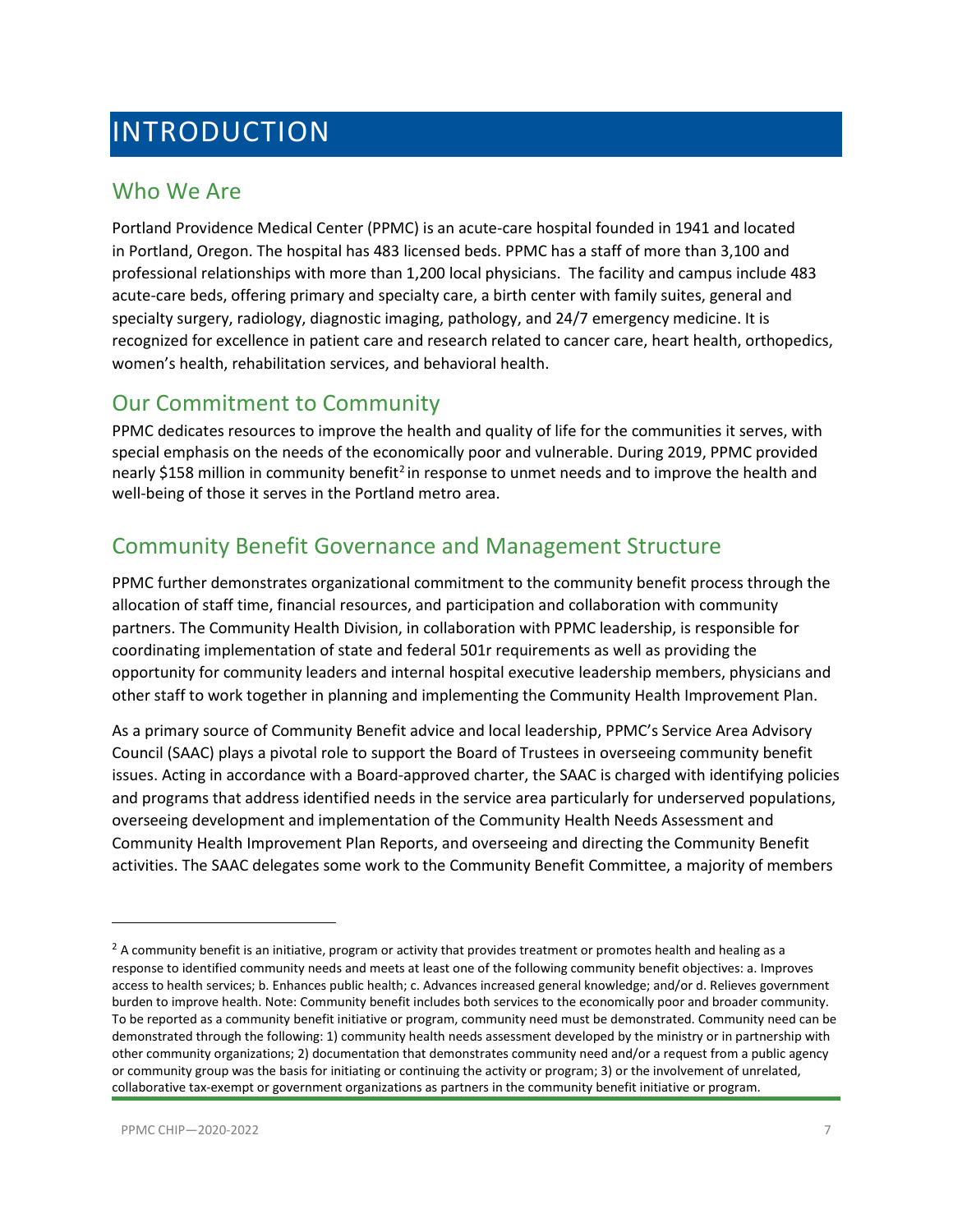who have knowledge and experience with the populations most likely to have disproportionate unmet health needs. The Community Benefit Committee generally meets quarterly.

# <span id="page-7-0"></span>Planning for the Uninsured and Underinsured

Our mission is to provide quality care to all our patients, regardless of ability to pay. We believe that no one should delay seeking needed medical care because they lack health insurance. That is why PPMC has a Financial Assistance Program (FAP) that provides free or discounted services to eligible patients. The following provides an overview of the program:

- 100% financial assistance is provided for households making up to 300% FPL
- 75% financial assistance for households between 301% and 400% FPL
- Financial assistance applies to self-pay balances and patient responsibility balances after insurance pays.

One way PPMC informs the public of FAP is by posting notices. Notices are posted in high volume inpatient and outpatient service areas. Notices are also posted at locations where a patient may pay their bill. Notices include contact information on how a patient can obtain more information on financial assistance as well as where to apply for assistance. These notices are posted in English and Spanish and any other languages that are representative of 5% or greater of patients in the hospital's service area. All patients who demonstrate lack of financial coverage by third party insurers are offered an opportunity to complete the Patient Financial Assistance Application and are offered information, assistance, and referral as appropriate to government sponsored programs for which they may be eligible. For information on our Financial Assistance Program click [here.](https://www.providence.org/obp/or/financial-assistance)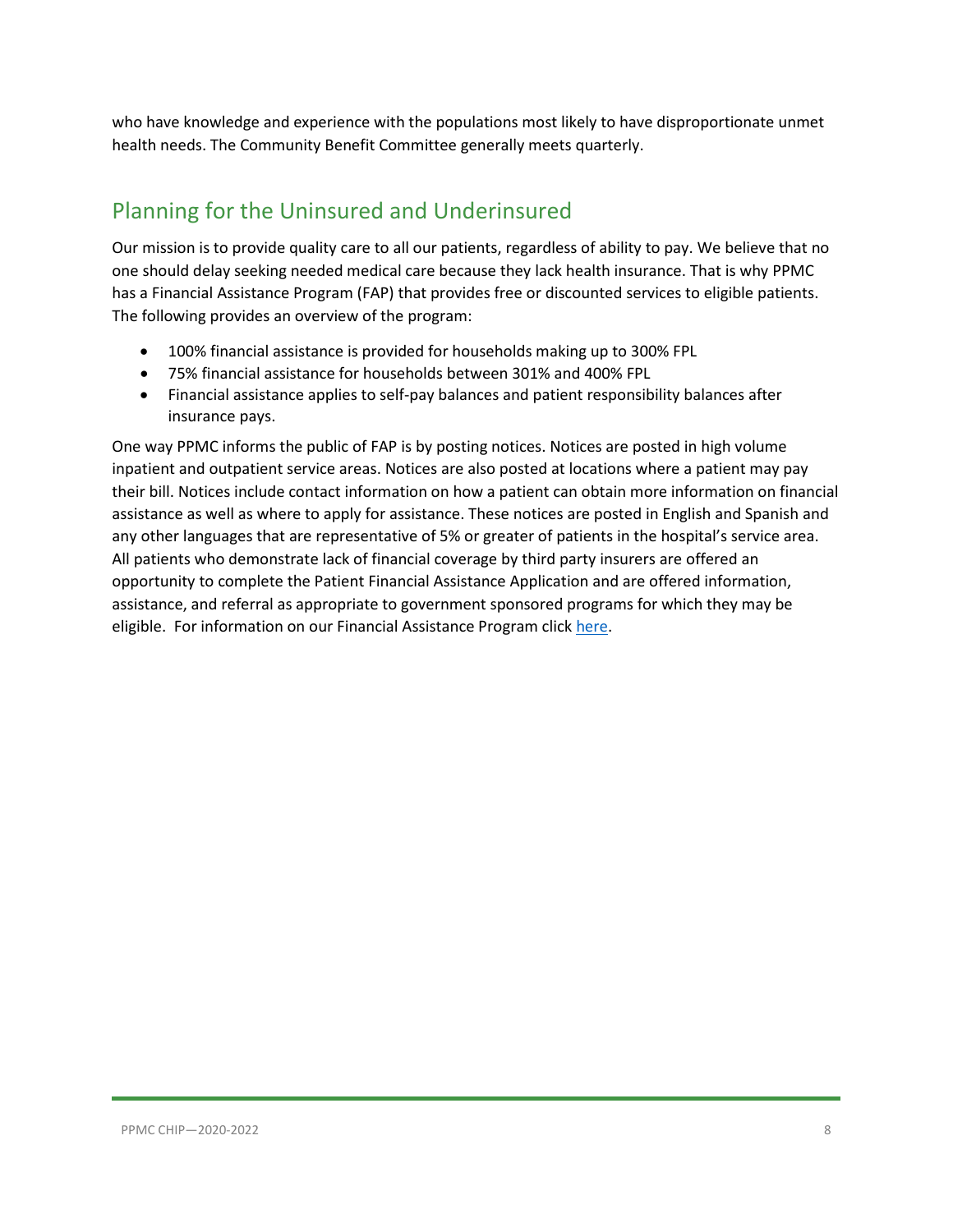# <span id="page-8-0"></span>OUR COMMUNITY

### <span id="page-8-1"></span>Description of Community Served

Based on geographic location relative to other hospitals in the area and patient demographics, Multnomah County (in red) is PPMC's primary service area. Neighboring Clackamas, Washington, and Clark (WA) counties, are considered secondary service areas that are primarily served by other area hospitals.



# <span id="page-8-2"></span>Population and Demographics

The current population of Multnomah County is over 812,000 people according to 2019 Census data, representing an increase of over 10 percent in population since 2010. Multnomah County has been diversifying, with the foreign-born population increasing nearly 20 percent since 2005, and the Latino population increasing about 62 percent from 2000 to 2010.



**Figure 1: 2018 Multnomah County by Age and Gender**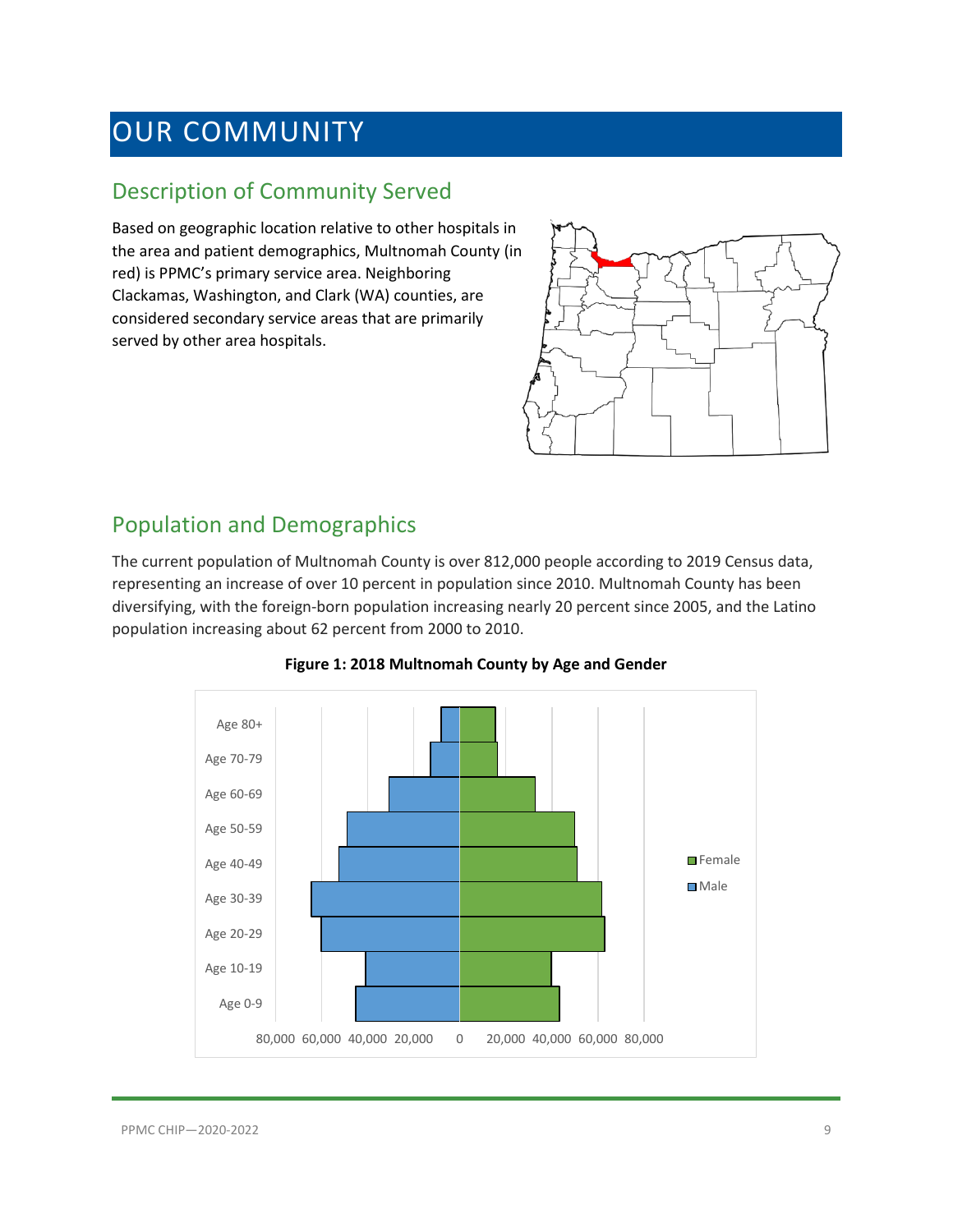The male-to-female ratio is approximately 1:1 until age 65, when females become a greater proportion of the population. This difference is clearest over the age of 85, where there are slightly more than 2 surviving females for each male. Multnomah County is the most populated county in the Portland metro area, with the greatest proportion of individuals between the ages of 25 and 44 compared to other area counties.

### <span id="page-9-0"></span>**Ethnicity**

Multnomah County is more racially and ethnically diverse than Oregon as whole. Among Multnomah County residents in 2019, 69.3 percent identified as White non-Hispanic, 11.7 percent were Hispanic or Latino, 8.1 percent Asian or Pacific Islander, 6.1 percent were African American or Black, 1.4 percent were Alaska Native or American Indian, and 4.7 percent identified as two or more races.

### <span id="page-9-1"></span>Income

In 2019, the median household income for Multnomah County was \$64,337, more than \$4,000 above the national average. Multnomah County's unemployment rate was 4 percent in August 2019. The state's overall unemployment rate was 4.4 percent, compared to the national average of 3.8 percent at the same time.

# <span id="page-9-2"></span>Health and Wellbeing

In Multnomah County, 23.4 percent of adults are considered obese, and 26.9 percent of eighth grade students and 27.5 percent of eleventh grade students are either overweight or obese according to 2017 BRFSS data and the 2019 Oregon Healthy Teens Survey. Diabetes and hypertension remain the top two reasons uninsured adults access the Emergency Department for conditions that could be managed in a primary care setting. Over 26 percent of adults suffer from depression and 21 percent report binge drinking according to 2017 BRFSS data.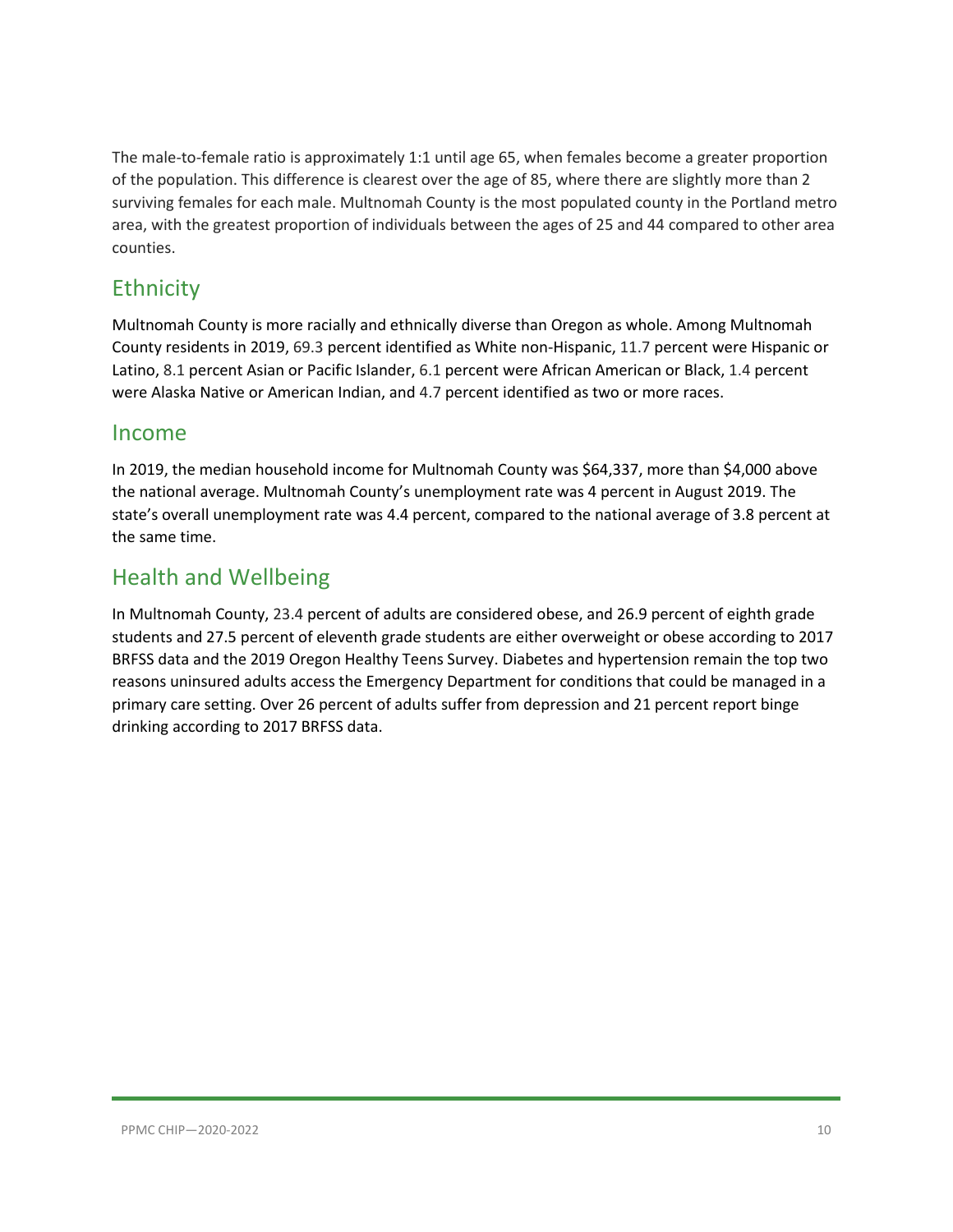# <span id="page-10-0"></span>COMMUNITY NEEDS AND ASSETS ASSESSMENT PROCESS AND RESULTS

### <span id="page-10-1"></span>Summary of Community Needs Assessment Process and Results

In the Portland Metropolitan area, PPMC is a proud member of the Healthy Columbia Willamette Collaborative (HCWC), a public-private partnership that brings together seven hospital systems, four county health departments, and one coordinated care organization to produce a shared regional needs assessment. The complete assessment for the four-county region was completed July 31, 2019. Across the HCWC region, collected information included county public health data regarding health behaviors, morbidity, and mortality; hospital utilization and CCO data for the uninsured and members of the Oregon Health Plan; and community engagement activities that included 18 listening sessions, four town halls, a literature review, and a community health survey with over 3,600 responses. A detailed list is available from page 85 of the full CHNA (available [here\)](https://comagine.org/sites/default/files/resources/HCWC-Community-Health-Needs-Assessment-Report-July2019_0.pdf).

### <span id="page-10-2"></span>Identification and Selection of Significant Health Needs

The prioritized needs were chosen based on various community health data and identifiable gaps in available care and services. These health needs were those that had worsened over time, are worse than the state or national average, or have a disproportionate impact on those who are low-income, communities of color, or otherwise marginalized populations. In the course of our work, we determined that emphasis on these needs would have the greatest impact on the community's overall health with significant opportunities for collaboration. These interventions will be prioritized based upon relative needs and opportunities, particularly those that serve identified high needs ZIP codes and neighborhoods including low-income and minority populations.

# <span id="page-10-3"></span>Community Health Needs Prioritized

The list below summarizes the significant health needs identified through the 2019 Community Health Needs Assessment process:

#### <span id="page-10-4"></span>SOCIAL DETERMINANTS OF HEALTH AND WELL-BEING

- **Affordable housing** (or housing accessibility) is a major challenge for low and moderate income families in the area, particularly for those in recovery from substance use disorder. In Multnomah County 45 percent of households are considered cost-burdened, meaning they spent 30 percent or more of their monthly income on rent. Gentrification continues to perpetuate racism and drive people out of their communities.
- A key barrier for many of Oregon's families continues to be **healthy food access**. More than half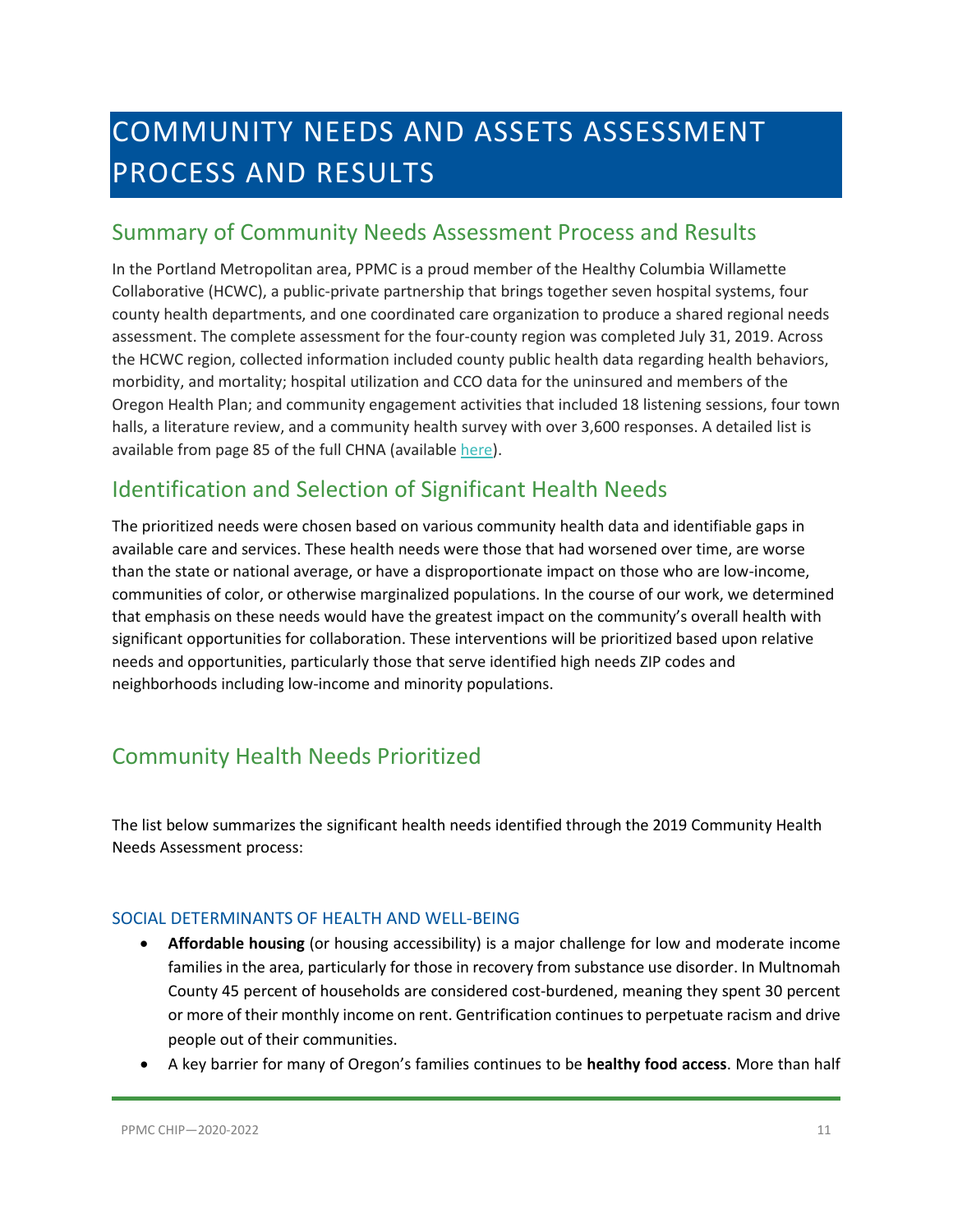of the state's students are on free or reduced price lunch, and 54 percent of students in Multnomah County qualify. Because nutrition is closely linked with oral health and chronic conditions, improving access to healthy food could lead to improved health outcomes in these other areas.

- Economic development and **living-wage jobs** are key opportunities to improve the health and well-being of our communities. Listening session participants with low incomes described having to make difficult choices between paying for food, utilities, rent, and medical care. Adverse experiences and trauma are more likely in low-income households, particularly those in which the parents are stressed about resources. This also speaks to the challenge in Oregon of the "benefits cliff," whereby public benefits phase out quickly as family income increases, although the increase may not be great enough for self-sufficiency.
- **Transportation** is a challenge for some populations, particularly for the elderly and those living in rural areas. Community members living closer to the central Portland metro area noted that consistent public transportation is a strength; those living farther away from central locations communicated a need for more transportation options. Community members also noted the difficulty of navigating the "last mile" between their transit stop and their final destination. This gap can be especially challenging for community members with mobility challenges.

#### <span id="page-11-0"></span>CHRONIC CONDITIONS

- **Diabetes** continues to be one of the top reasons uninsured adults seek care in the Emergency Department, though the condition is likely better managed in a primary care setting. This suggests opportunities regarding prevention, education, and nutrition support. Diabetes is more common in Medicare recipients than in those who are privately insured.
- **Obesity** is a public health challenge, for both youth and adults. 23.4 percent of Multnomah County's adult population is obese, lower than Oregon's overall percentage of 28.6 percent according to BRFSS. The current generation of youth may be the first to have a shorter life expectancy than their parents due to complications from obesity and its associated conditions.

#### <span id="page-11-1"></span>COMMUNITY MENTAL HEALTH/WELLBEING AND SUBSTANCE USE DISORDERS

- **Access to mental health services**remain a barrier for many community members. There is a need to reduce stigma associated with mental health treatment and increase availability of providers and treatment services. This is particularly true amongst youth and adolescents, presenting opportunities to partner with school-based health centers. Barriers to mental health services are more acute for non-English speakers.
- Access to **substance use treatment** continues to be a challenge for many. This includes alcohol and drug addiction services, both residential and outpatient treatment options. Oregon has relatively high rates of death from drug overdose, drug use (heroin, methamphetamines, and narcotics), and binge drinking.
- As we continue to learn about adverse childhood experiences (ACES) and the impacts of trauma on health later in life (i.e. child abuse, neglect, domestic violence, sexual assault, etc), increasing **community resilience** and preventing exposure to these events in the first place has become increasingly important.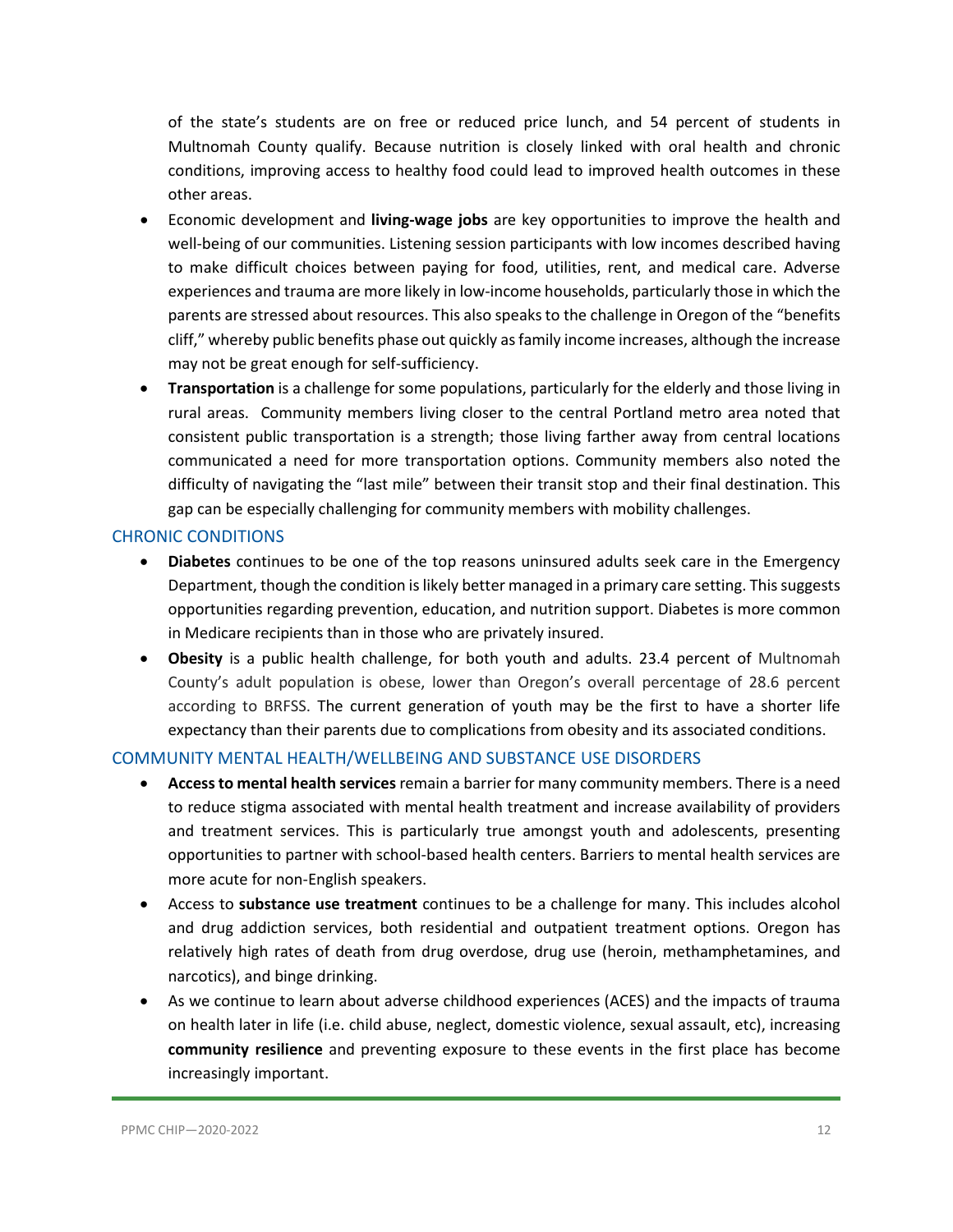#### <span id="page-12-0"></span>ACCESS TO CARE

- Timely and consistent access to **primary care** remains a challenge, particularly for those on the Oregon Health Plan (Medicaid) and individuals that are uninsured. Data suggest that the number of providers across the region varies based on location, and more than 10 percent of the population in the quad-county area reported not being able to access health care services due to cost.
- **Dental** conditions are among the top preventable reasons uninsured individuals access the Emergency Department, which is rarely the best point of care for these conditions. This presents an opportunity for prevention education and increasing access to preventive services.
- It is important that community members feel welcome, safe, and respected in health care settings. Participants in town halls and listening sessions noted that providers lack the bilingual and bicultural backgrounds necessary to serve the community. Hispanic/Latino community members described being turned away by providers because of discrimination due to lack of insurance and language barriers. A crucial step in improving the health and well-being of communities of color is increasing access to **culturally-responsive care**.

# <span id="page-12-1"></span>Needs Beyond the Hospital's Service Program

No hospital facility can address all of the health needs present in its community. We are committed to continuing our Mission through Community Benefit grant-making and ongoing partnerships in our community.

While we strive to care for our communities each day, we recognize that we cannot address all needs effectively or independently. For example, we simply will not have enough resources to solve to the housing crisis in the Portland Metro area. However, by selecting specific strategies such as navigation to housing services and working with other foundations and health systems to collaboratively fund supportive services, we believe we can make an impact. In addition, there are two new elements to mental health/wellbeing & substance use disorders on the CHNA this cycle: social isolation and youth prevention. We will dedicate time to explore and build strategies to address these crucial needs in the first year of this CHIP cycle.

However, we are confident that these needs will be addressed by others in the community. For instance, our partnership with Meals on Wheels People in the Portland metro area not only offers healthy meals to address food insecurity, but also an avenue for seniors experiencing social isolation to connect with one another.

PPMC will continue to collaborate with local organizations that address aforementioned community needs to coordinate care and referrals to address these unmet needs. We strongly believe that together we can better address the needs of our communities by leveraging our collective strengths.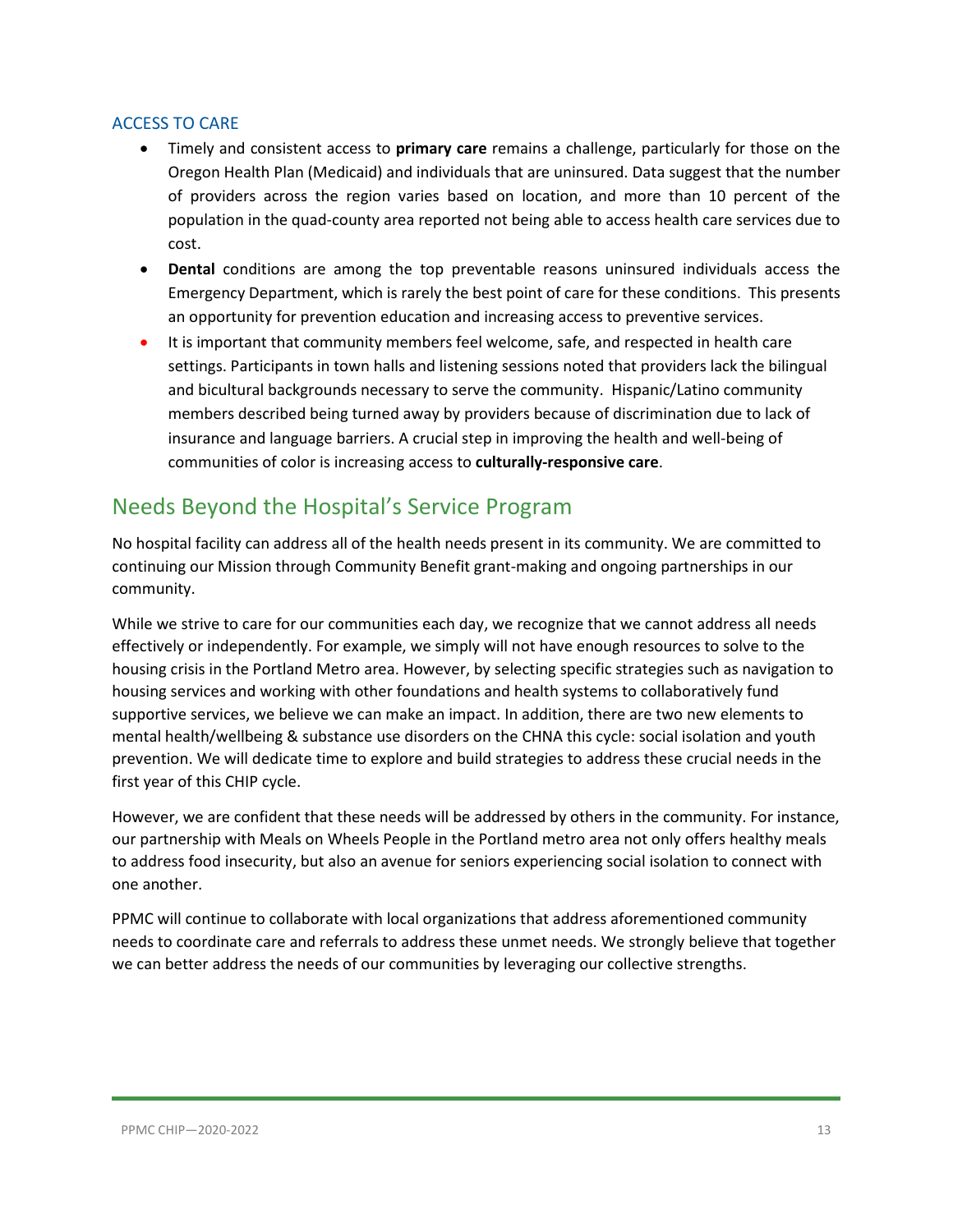# <span id="page-13-0"></span>COMMUNITY HEALTH IMPROVEMENT PLAN

### <span id="page-13-1"></span>Summary of Community Health Improvement Planning Process

A CHIP planning committee of hospital leaders, Service Area Advisory Council members and community partners was formed to provide input in the PPMC CHIP process. Due to the 2020 COVID-19 pandemic, the original CHIP process was altered to accommodate a travel ban, social distance requirements, and unforeseen time commitments of key leaders. Below are the altered steps taken to compete the 2020- 2022 PPMC CHIP:

- Providence Community Health Division (CHD) staff drafted four CHIP initiatives, including community needs and goals, to present to the CHIP planning committee for input
- In collaboration with community partner organizations, CHD staff drafted the PPMC CHIP to present to hospital leadership and the CHIP planning committee for input
- Input was gathered and incorporated into the final PPMC CHIP document
- Final PPMC CHIP document was approved by PPMC hospital and system level leadership

PPMC anticipates strategies may change and certain community health needs may become more pronounced, requiring changes to the initiatives identified below.

# <span id="page-13-2"></span>Addressing the Needs of the Community: 2020- 2022 Key Community Benefit Initiatives and Evaluation Plan

#### <span id="page-13-3"></span>INITIATIVE #1: HOUSING NEEDS IN THE PORTLAND METRO AREA

*Community Need Addressed*

#### Social determinants – Housing

#### *Goal (Anticipated Impact)*

Increase access to permanent and supportive housing

#### *Scope (Target Population)*

Unhoused individuals in the Portland metro Area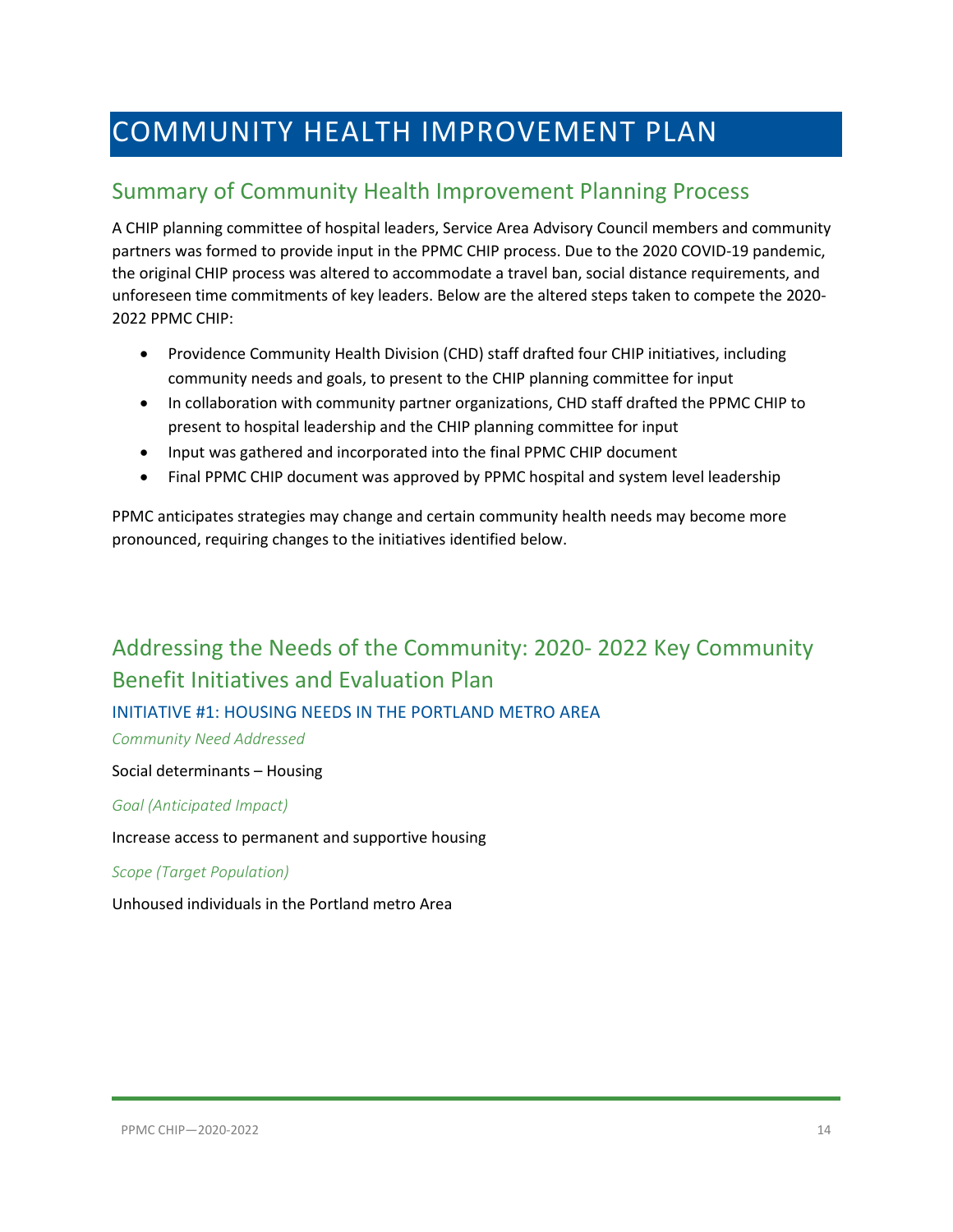### *Table 1. Outcome Measures for Addressing Housing*

| <b>Outcome Measure</b>                                                                | <b>Baseline</b>                        | <b>FY20 Target</b>            | <b>FY22 Target</b>            |
|---------------------------------------------------------------------------------------|----------------------------------------|-------------------------------|-------------------------------|
| Increase # of referrals to<br>housing for patients/families<br>in Portland Metro area | 485 referrals<br>(Multnomah<br>County) | 10% increase from<br>baseline | 20% increase from<br>baseline |
| Increase funding for<br>Supportive Housing Services in<br>Portland metro area         | \$100,000                              | \$200,000                     | \$300,000                     |

#### *Table 2. Strategies and Strategy Measures for Addressing Housing*

| Strategy(ies)                                                                                                                                           | <b>Strategy Measure</b>                                                                                                                                                                          | <b>Baseline</b> | <b>FY20 Target</b> | <b>FY22 Target</b> |
|---------------------------------------------------------------------------------------------------------------------------------------------------------|--------------------------------------------------------------------------------------------------------------------------------------------------------------------------------------------------|-----------------|--------------------|--------------------|
| Partner with<br>Transition<br>Project's Health<br>Connections<br>program                                                                                | # of patients<br>experiencing<br>homelessness<br>referred to Health<br><b>Connections Program</b>                                                                                                | 115             | <b>TBD</b>         | <b>TBD</b>         |
| Health<br>Connections<br>program to place<br>patients in<br>permanent<br>housing                                                                        | % of referrals that are<br>connected to<br>permanent housing                                                                                                                                     | 51%             | 60%                | <b>TBD</b>         |
| <b>Better Outcomes</b><br>through Bridges<br>(BOB) outreach<br>workers screen<br>PPMC ED patients<br>for housing $-$<br>related needs                   | % of BOB patients<br>screened for housing<br>needs (maintaining<br>current programming)                                                                                                          | 100%            | 100%               | 100%               |
| Partner with<br>Impact NW to<br>connect families<br>in need to<br>appropriate<br>housing resources<br>through the<br>Community<br><b>Resource Desks</b> | % of clients<br>successfully<br>connected to housing<br>resources post-30 day<br>intake (i.e. Section 8,<br>rental assistance,<br>navigating landlord<br>relationships, placement<br>in shelter) | 26%             | 30%                | 36%                |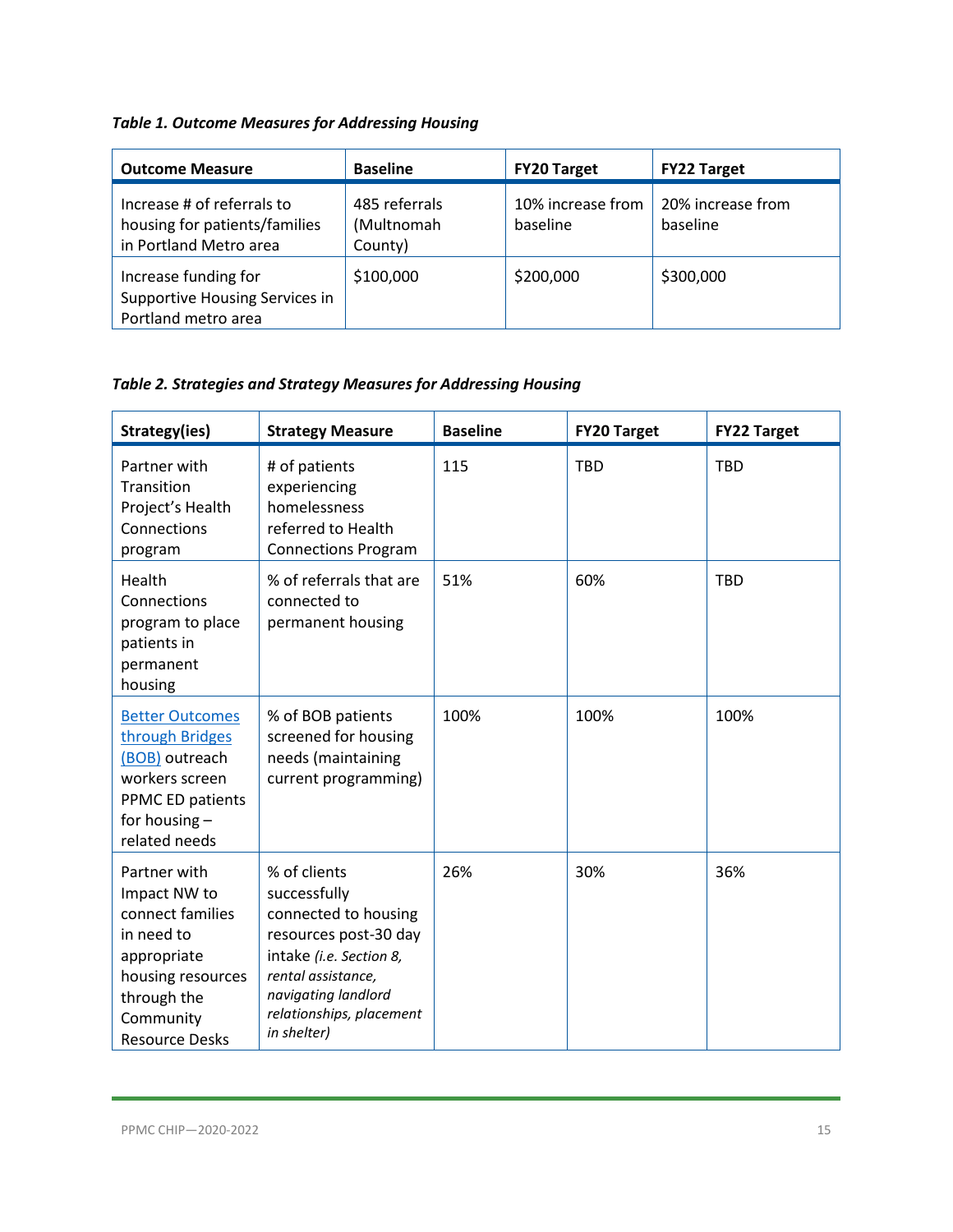| Regional<br>Supportive<br><b>Housing Fund</b>                          | Providence<br>participates in the<br><b>Regional Supportive</b><br>Housing Fund,<br>partnering with health<br>system and<br>foundation funders | Collaborative<br>initiated,<br>convener and<br>financial<br>sponsor<br>identified                | <b>Funding sources</b><br>and amounts<br>determined | Two grants<br>released to<br>community              |
|------------------------------------------------------------------------|------------------------------------------------------------------------------------------------------------------------------------------------|--------------------------------------------------------------------------------------------------|-----------------------------------------------------|-----------------------------------------------------|
| Providence Health<br>& Services<br><b>Housing Strategy</b><br>Workshop | Increase housing units<br>with supportive<br>services available for<br>individuals and<br>families with low<br>income                          | Community<br><b>Health Division</b><br>participates in<br>housing<br>workshop to<br>define goals | 150 units<br>planned                                | 150 units<br>available<br>150 additional<br>planned |

#### *Evidence Based Sources*

Health Affairs[: https://www.healthaffairs.org/do/10.1377/hpb20180313.396577/full/](https://www.healthaffairs.org/do/10.1377/hpb20180313.396577/full/)

Permanent Supportive Housing: Evaluating the Evidence for Improving Chronic Homelessness: <https://www.ncbi.nlm.nih.gov/books/NBK519591/>

#### *Resource Commitment*

Community benefit funds, operational funds, foundation funds, outside grant dollars, Community Resource Desk administrative support, BOB outreach worker time.

#### *Key Community Partners*

Transition Projects, Central City Concern, Project Access NOW, Multnomah County and City of Portland Joint Office on Homelessness, Impact NW, Health Share of Oregon, Do Good Multnomah, Agape Village, Metropolitan Alliance for the Common Good – Multnomah County Housing Team, Oregon Community Foundation, Meyer Memorial Trust, CareOregon, Cambia Health, Collins Foundation, Legacy Health, Oregon Health & Sciences University, Kaiser Permanente.

#### <span id="page-15-0"></span>INITIATIVE #2: ACCESS TO HEALTH SERVICES

#### *Community Need Addressed*

Access to culturally responsive health services, coordination and navigation

#### *Goal (Anticipated Impact)*

Increase connection to medical and oral health services for un- and under-insured individuals.

#### *Scope (Target Population)*

Un- and under-insured individuals in the Portland metro area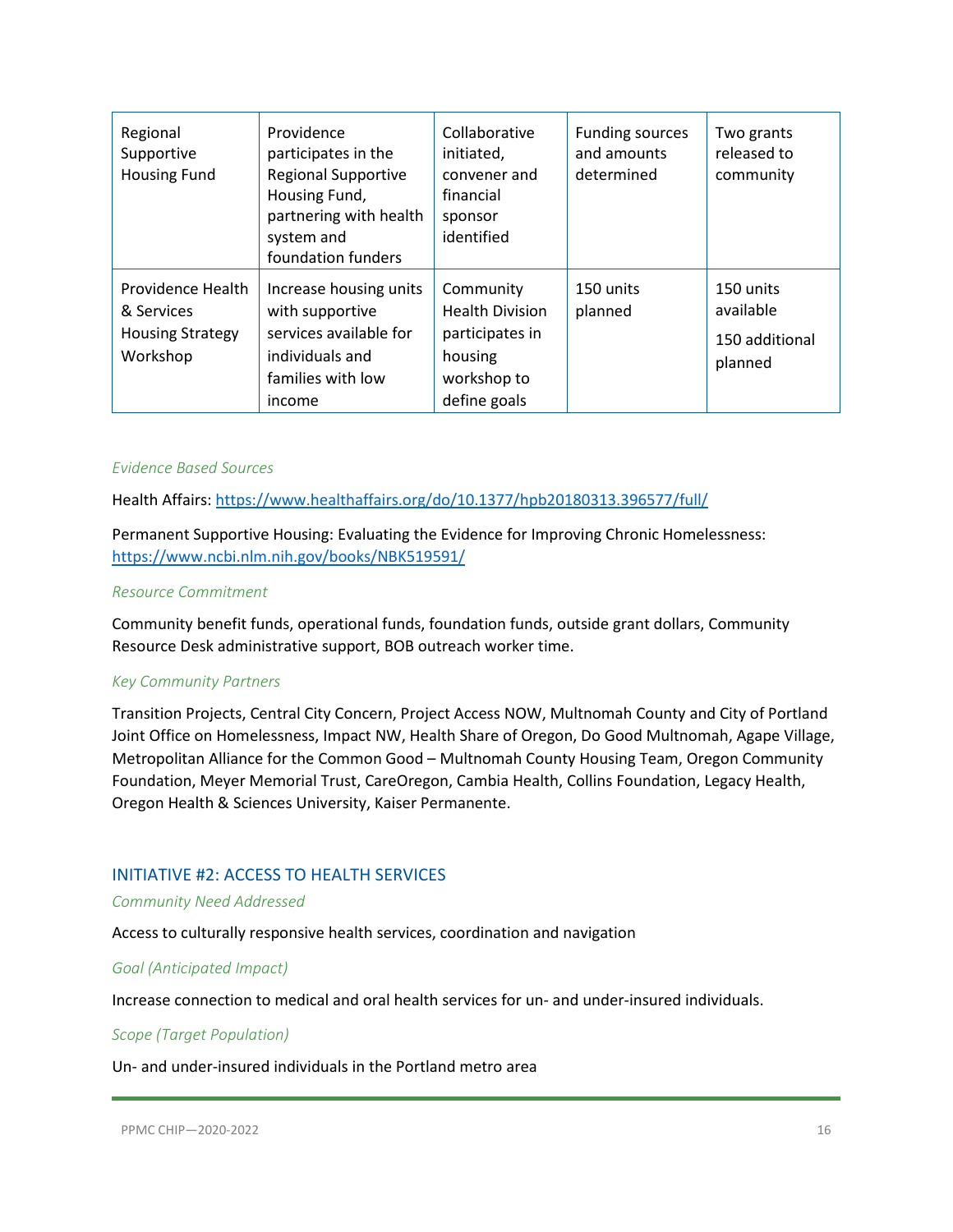#### *Table 3. Outcome Measures for Addressing Access to Health Services*

| <b>Outcome Measure</b>                                                       | <b>Baseline</b> | <b>FY20 Target</b>           | <b>FY22 Target</b>            |
|------------------------------------------------------------------------------|-----------------|------------------------------|-------------------------------|
| Increase number of physical<br>health screenings for the Latinx<br>community | 408 screenings  | 288* screenings              | <b>TRD</b>                    |
| Increase access to oral health<br>services for un- and<br>underinsured       | 1,276 patients  | 5% increase from<br>baseline | 10% increase from<br>baseline |

*\*Numbers for FY2020 are lower due to inability to conduct screenings through the Promotores Program due to COVID-19 in the March-June 2020 period. Similar circumstances are noted with (due to COVID-19)*

#### *Table 4. Strategies and Strategy Measures for Addressing Access to Health Services*

| Strategy(ies)                                                                                              | <b>Strategy Measure</b>                                                          | <b>Baseline</b> | <b>FY20 Target</b>                  | <b>FY22 Target</b> |
|------------------------------------------------------------------------------------------------------------|----------------------------------------------------------------------------------|-----------------|-------------------------------------|--------------------|
| Promotores &<br>Multnomah<br><b>County Parishes</b><br>host Telehealth<br>Clinics                          | # of telehealth clinics                                                          | 9               | $\overline{7}$<br>(due to COVID-19) | <b>TBD</b>         |
| Partner with<br>Pacific University<br>mobile oral health<br>services                                       | # of patients seen at<br>mobile clinics                                          | 161             | 150<br>(due to COVID-19)            | 175                |
| Partner with<br><b>Medical Teams</b><br>International to<br>provide mobile<br>emergency dental<br>services | # of patients seen at<br>mobile clinics                                          | 1,112           | 1,167                               | 1,223              |
| Pacific University<br>promotes follow-<br>up for preventive<br>oral health<br>services                     | # of patients that<br>made follow-up<br>appointments for oral<br>health services | 35              | 30<br>(due to COVID-19)             | 40                 |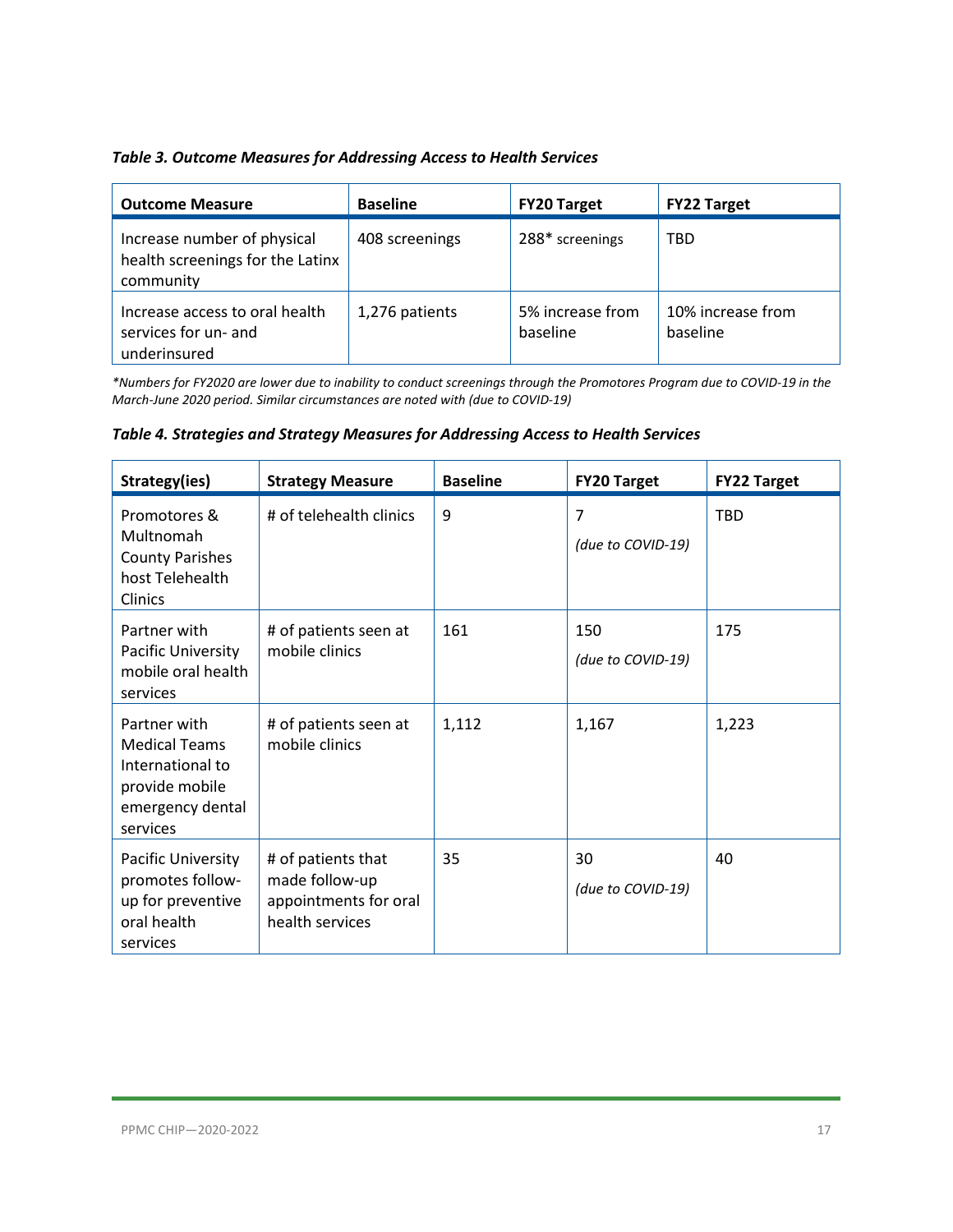#### *Evidence Based Sources*

National Association and Territorial Health Officials, Clinical to Community Connections and Evidence of CHW Effectiveness: [https://www.astho.org/Programs/Clinical-to-Community-](https://www.astho.org/Programs/Clinical-to-Community-Connections/Documents/CHW-Evidence-of-Effectiveness/?utm_campaign=enews20200305&utm_medium=email&utm_source=govdelivery)[Connections/Documents/CHW-Evidence-of-](https://www.astho.org/Programs/Clinical-to-Community-Connections/Documents/CHW-Evidence-of-Effectiveness/?utm_campaign=enews20200305&utm_medium=email&utm_source=govdelivery)[Effectiveness/?utm\\_campaign=enews20200305&utm\\_medium=email&utm\\_source=govdelivery.](https://www.astho.org/Programs/Clinical-to-Community-Connections/Documents/CHW-Evidence-of-Effectiveness/?utm_campaign=enews20200305&utm_medium=email&utm_source=govdelivery)

Oral Health in America[: Oral Health in America: A Report of the Surgeon General.](https://www.nidcr.nih.gov/sites/default/files/2017-10/hck1ocv.%40www.surgeon.fullrpt.pdf) Source: Division of Oral Health, National Center for Chronic Disease Prevention and Health Promotion

#### *Resource Commitment*

Community benefit funding, community volunteers/Promotores, Providence Nurse Practitioner time, telehealth platform, parish space, Medical Teams International dental van, Pacific University dental van.

#### *Key Community Partners*

Promotores, Portland-area parishes, Pacific University School of Hygiene, Familias en Accion, Medical Teams International, Virginia Garcia.

#### <span id="page-17-0"></span>INITIATIVE #3: MENTAL HEALTH & SUBSTANCE USE DISORDERS

#### *Community Need Addressed*

Community mental health/well- being and substance use disorders – culturally responsive care and health education, community building.

#### *(Anticipated Impact)*

Increase access to culturally responsive behavioral health education and access to care.

#### *Scope (Target Population)*

Individuals with low-income in need of access to mental health & substance use services.

#### *Table 5. Outcome Measures for Addressing Mental Health/Well-being & Substance Use Disorders*

| <b>Outcome Measure</b>                                                                          | <b>Baseline</b>                                                       | <b>FY20 Target</b>          | <b>FY22 Target</b>          |
|-------------------------------------------------------------------------------------------------|-----------------------------------------------------------------------|-----------------------------|-----------------------------|
| Increase connection to mental<br>health and substance use<br>disorder services and<br>education | 582 individuals<br>reached by outreach<br>and education<br>activities | 20% increase of<br>baseline | 25% increase of<br>baseline |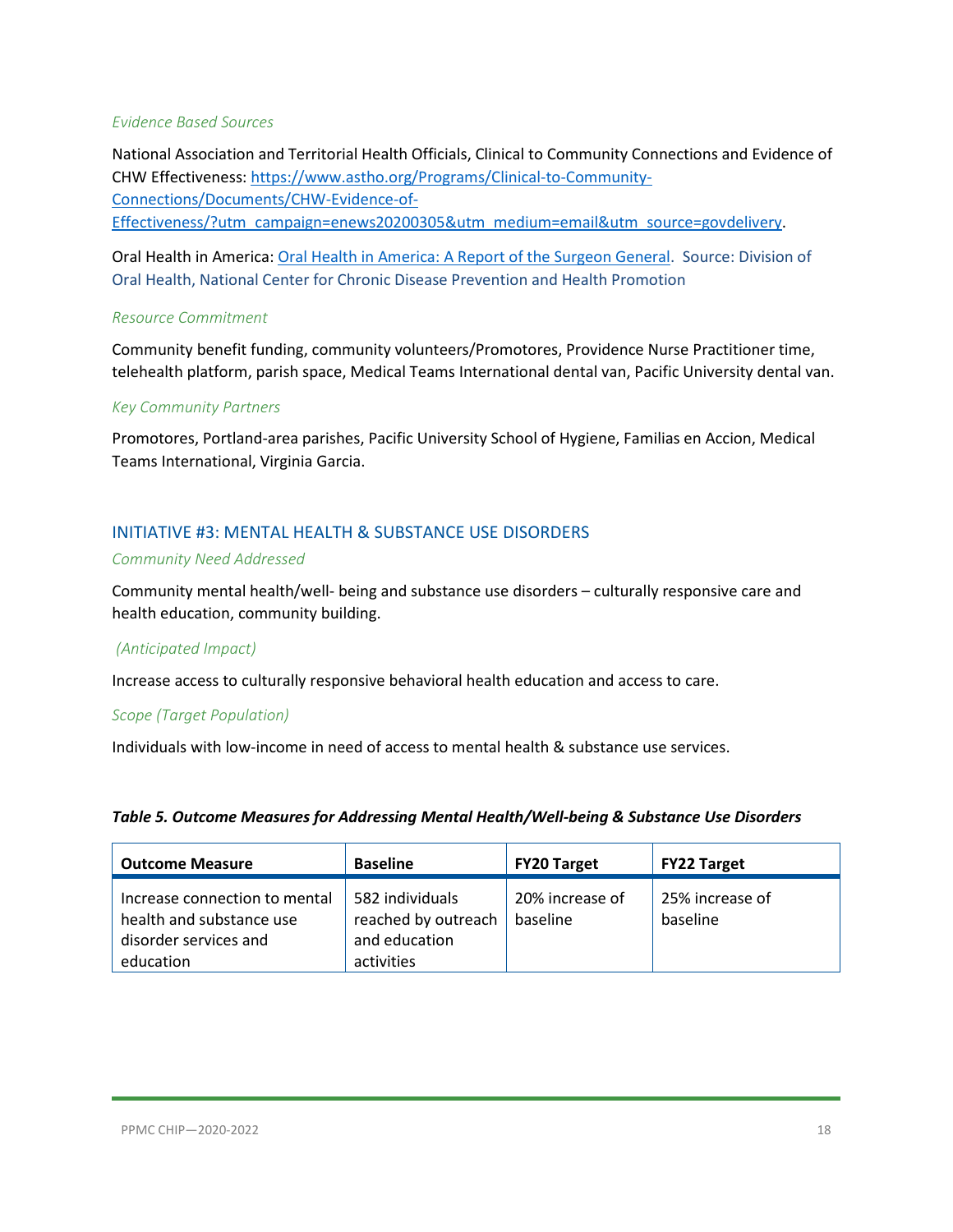| Strategy(ies)                                                                                                                                                                   | <b>Strategy Measure</b>                                                                                                              | <b>Baseline</b> | <b>FY20 Target</b> | <b>FY22 Target</b> |
|---------------------------------------------------------------------------------------------------------------------------------------------------------------------------------|--------------------------------------------------------------------------------------------------------------------------------------|-----------------|--------------------|--------------------|
| <b>Partner with Pacific</b><br>University (PU) for<br>community events on<br>behavioral health for<br>Latinx community -<br>"charlas"                                           | # of people reached<br>by PU activities                                                                                              | 485             | 1000               | 2000               |
| Un- and Under-<br>insured Latinx<br>community members<br>referred to mental<br>health services at<br>Pacific University and<br><b>NW Catholic</b><br><b>Counseling Services</b> | # of people referred<br>to mental health<br>services in<br>community                                                                 | 51              | 10% increase       | 20% increase       |
| <b>BOB</b> patients are<br>screened for Mental<br>Health needs                                                                                                                  | % of patients in ER<br>engaged in BOB<br>services screened for<br>mental health<br>services (maintaining<br>current<br>programming)  | 100%            | 100%               | 100%               |
| <b>BOB</b> patients<br>screened for<br>substance use<br>treatment needs                                                                                                         | % of patients in ER<br>engaged in BOB<br>services screened for<br>substance use<br>disorders<br>(maintaining current<br>programming) | 100%            | 100%               | 100%               |

*Table 6. Strategies and Strategy Measures for Addressing Access to Health Services*

#### *Evidence Based Sources*

"Tackling The Mental Health Crisis In Emergency Departments: Look Upstream For Solutions, " Health Affairs Blog, January 26, 2018.DOI: 10.1377/hblog20180123.22248

Community-Defined solutions for Latino Health Care Disparities: https://health.ucdavis.edu/crhd/pdfs/resources/Community\_Defined\_Solutions\_for\_Latino\_Mental\_He alth\_Care\_Disparities.pdf

Oregon Commission on Hispanic Affairs, Latinx Mental Health Research: <https://www.oregon.gov/hispanic/Pages/index.aspx>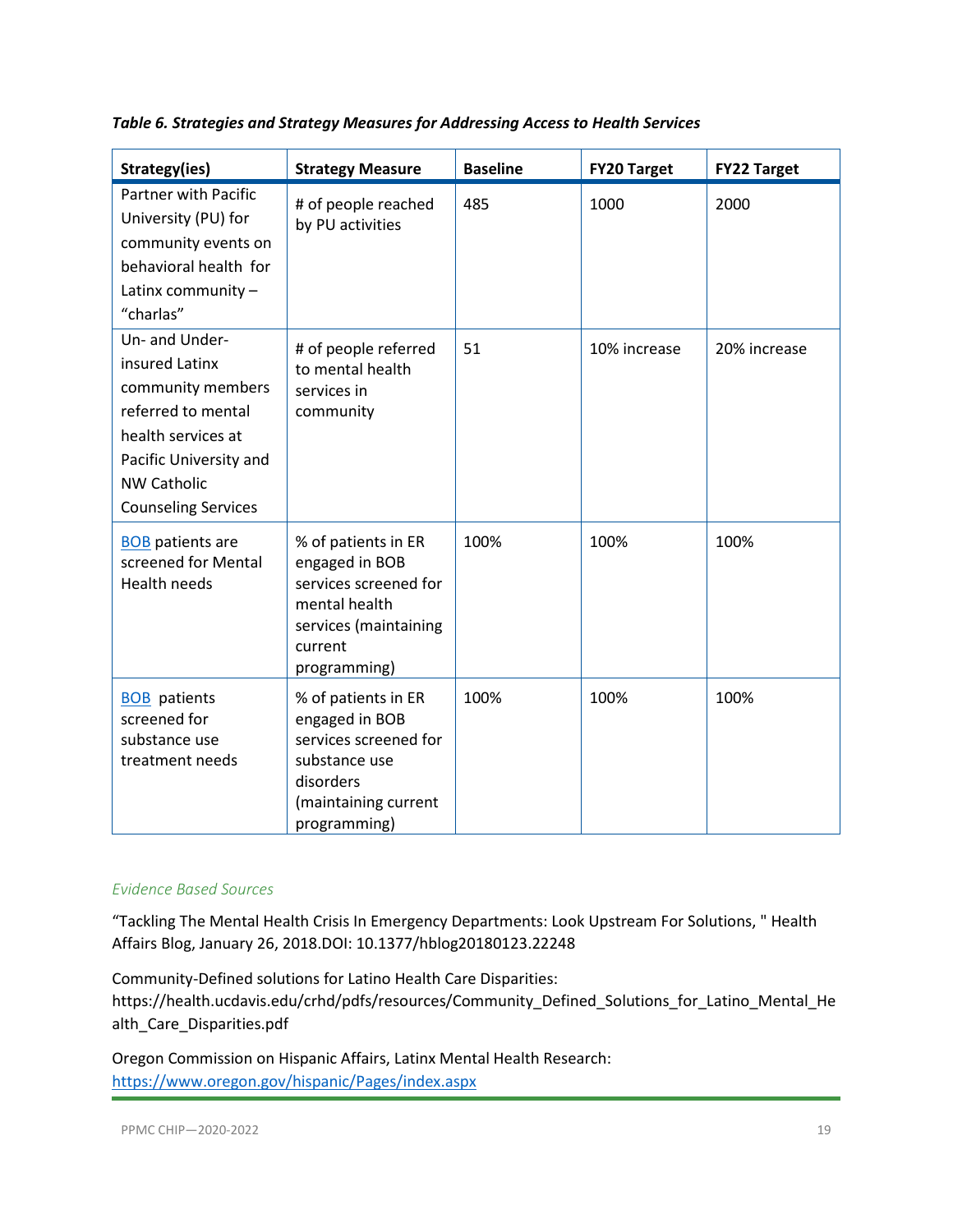#### *Resource Commitment*

Community benefit funds, operational funds, outside grant sources.

#### *Key Community Partners*

Pacific University School of Psychology, Central City Concern, Cascadia BHC, Lifeworks NW, Sequoia, NW Catholic Counseling Center, NAMI, OHSU Harm Reduction and Bridges to Care, Multnomah County, Recovery Works NW.

#### <span id="page-19-0"></span>INITIATIVE #4: PREVENTING CHRONIC HEALTH CONDITIONS

#### *Community Need Addressed*

Chronic health conditions – focus on prevention of obesity, diabetes, hypertension, and depression.

#### *Goal*

Reduce the burden of chronic disease in the Portland metro area.

#### *Scope (Target Population)*

Portland metro area families and individuals that are low-income and/or at-risk or have diabetes.

| <b>Table 7. Outcome Measures for Preventing Chronic Health Conditions</b> |  |
|---------------------------------------------------------------------------|--|
|---------------------------------------------------------------------------|--|

| <b>Outcome Measure</b>                                                                               | <b>Baseline</b>                                     | <b>FY20 Target</b>                                     | <b>FY22 Target</b>                                     |
|------------------------------------------------------------------------------------------------------|-----------------------------------------------------|--------------------------------------------------------|--------------------------------------------------------|
| Healthy body mass index (BMI)<br>for 8 <sup>th</sup> grade youth in<br>Multnomah County <sup>3</sup> | 71.1% of $11th$ grade<br>youth healthy body<br>mass | 72% of $11th$ grade<br>youth have<br>healthy body mass | 74% of $11th$ grade<br>youth have healthy<br>body mass |
| Diabetes prevalence of<br>Multnomah County adults <sup>4</sup>                                       | 7.9%                                                | 7.7%                                                   | <b>TBD</b>                                             |

 $\overline{\phantom{a}}$ 

<span id="page-19-1"></span><sup>&</sup>lt;sup>3</sup> Measured by bi-annual Multnomah County's Oregon Healty Teens Survey. Baseline is 2019 data.

<span id="page-19-2"></span><sup>&</sup>lt;sup>4</sup> [Oregon Health Authority, Diabetes Prevelance by County.](https://www.oregon.gov/oha/PH/ABOUT/Documents/indicators/diabetesprev-county.pdf) Baseline is 2014-2017 data.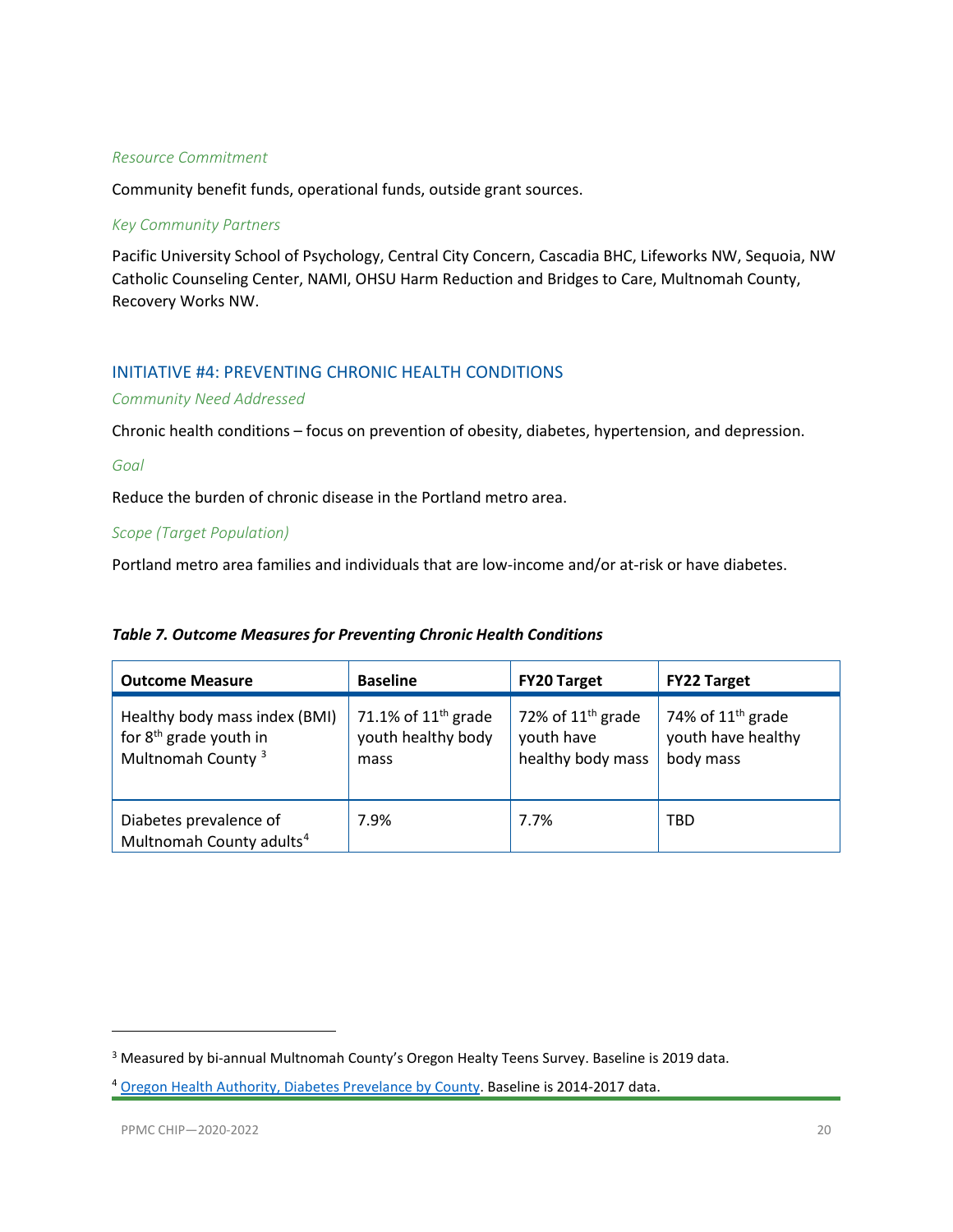| Strategy(ies)                                                                                                                            | <b>Strategy Measure</b>                                                                                    | <b>Baseline</b> | <b>FY20 Target</b> | <b>FY22 Target</b>   |
|------------------------------------------------------------------------------------------------------------------------------------------|------------------------------------------------------------------------------------------------------------|-----------------|--------------------|----------------------|
| <b>Identify Providence</b><br><b>Medical Group clinic</b><br>champions to<br>promote healthy<br>behaviors with 5-2-1-<br>$0+9$ messaging | # of Providence<br><b>Medical Group clinic</b><br>champions identified                                     | $\mathbf{1}$    | 10                 | 20                   |
| Fund community<br>partners to alleviate<br>food insecurity among<br>youth (Healthier Kids,<br><b>Together community</b><br>partners)     | # of youth served by<br>community partners<br>to address food<br>insecurity (see<br>partners listed below) | 440,030         | 500,000            | 550,000 <sup>5</sup> |
| Increase number of<br>Diabetes Prevention<br>Program (DPP)<br>cohorts offered near<br><b>PPMC</b>                                        | # of individuals<br>participating in DPP                                                                   | 45              | 90                 | 165                  |

*Table 8. Strategies and Strategy Measures for Addressing Chronic Disease*

#### *Evidence Based Sources*

"The National Diabetes Prevention Program (National DPP) is a partnership of public and private organizations working to prevent or delay type 2 diabetes. Partners make it easier for people at risk for type 2 diabetes to participate in evidence-based lifestyle change programs to reduce their risk of type 2 diabetes." **<https://www.cdc.gov/diabetes/prevention/index.html>**

Addressing Childhood Obesity: Opportunities for Prevention Pediatr Clin North Am. 2015 Oct; [62\(5\): 1241–1261.](https://www.ncbi.nlm.nih.gov/entrez/eutils/elink.fcgi?dbfrom=pubmed&retmode=ref&cmd=prlinks&id=26318950) 

#### *Resource Commitment*

Community benefit funds, foundation funds, provider time, promotional materials for 5.2.1.0+9

 $\overline{\phantom{a}}$ 

<span id="page-20-0"></span><sup>&</sup>lt;sup>5</sup> Gross estimate for youth reached by Heathier Kids, Together funded partners. In 2022, Providence's HKT funded initiatives will wind down.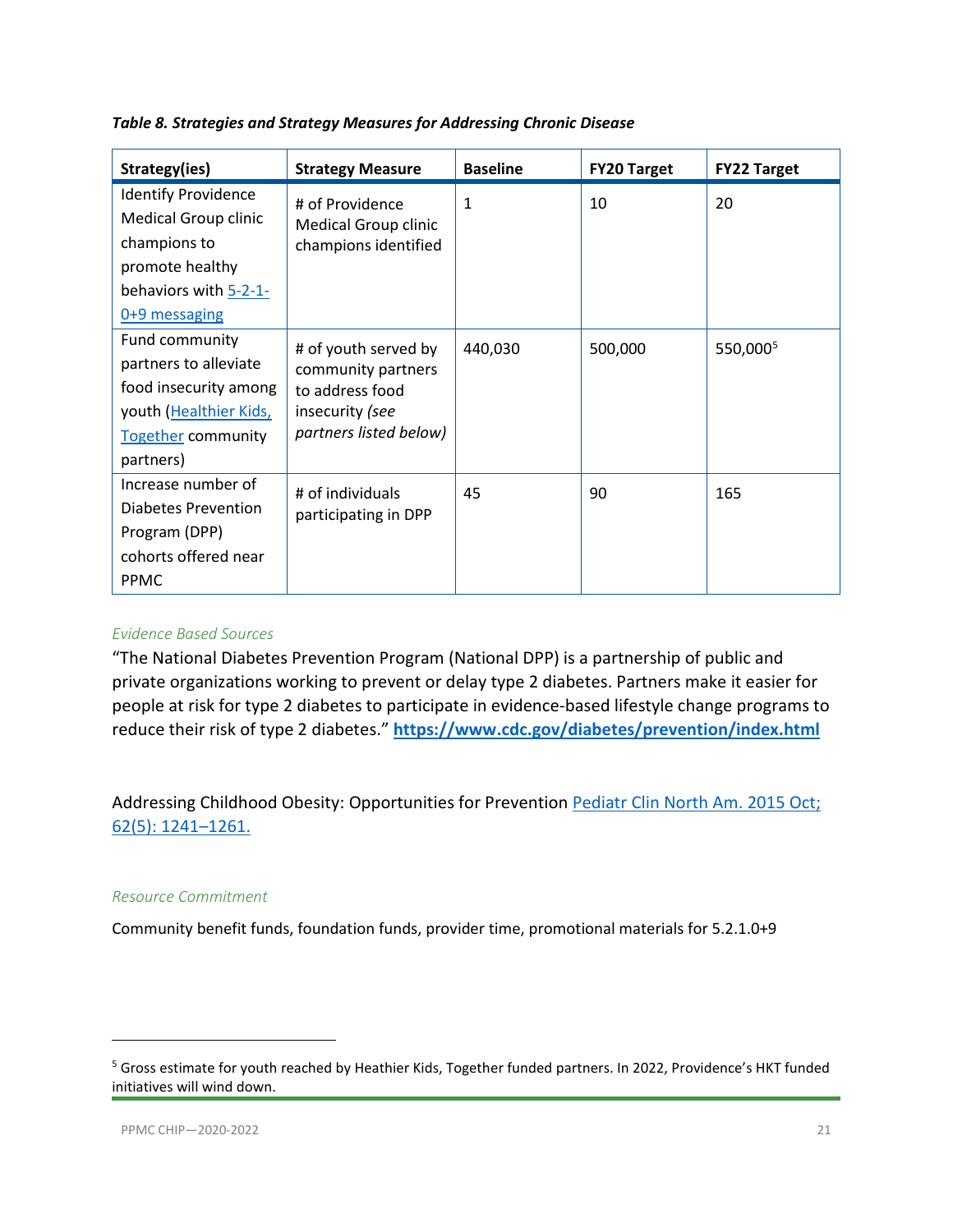#### *Key Community Partners*

<span id="page-21-0"></span>Oregon Food Bank, Partners for a Hunger Free Oregon, Growing Gardens.

# Other Community Benefit Programs

#### *Table 9. Other Community Benefit Programs in Response to Community Needs*

| <b>Initiative (Community</b><br><b>Need Addressed)</b>                                                              | <b>Program Name</b>                                                                     | <b>Description</b>                                                                                                                                                              | <b>Target Population</b><br>(Low Income,<br><b>Vulnerable or Broader</b><br>Community)         |
|---------------------------------------------------------------------------------------------------------------------|-----------------------------------------------------------------------------------------|---------------------------------------------------------------------------------------------------------------------------------------------------------------------------------|------------------------------------------------------------------------------------------------|
| 1.<br>Mental<br>Health/Wellbeing<br>& Substance Use<br>Disorders - social<br>isolation                              | Meals on Wheels<br>People                                                               | Social connection<br>through shared<br>meals at Elm Street<br>Court                                                                                                             | Seniors and people<br>with disabilities<br>experiencing social<br>isolation and low<br>income. |
| Social<br>2.<br>Determinants of<br>Health - Food<br>Insecurity                                                      | <b>Meals on Wheels</b><br>People                                                        | Meals served at Elm<br><b>Street Court and</b><br>people in need<br>discharged with<br>meals from hospital                                                                      | Seniors and people<br>with disabilities<br>experiencing food<br>insecurity.                    |
| 3. Social<br>Determinants of<br>Health - All                                                                        | Impact NW<br><b>Community Resource</b><br><b>Desks</b>                                  | Embed a high-<br>functioning<br>community based<br>organization in<br>Providence medical<br>centers, clinics to<br>address social needs                                         | Individuals and families<br>who have unmet social<br>needs                                     |
| $\mathbf{A}$<br>Mental<br>Health/Wellbeing<br>& Substance Use<br>Disorder-<br>prevention &<br>community<br>building | Immigrant and<br>Refugee Community<br>Organization<br><b>Community Health</b><br>Worker | <b>Embed Community</b><br><b>Health Worker</b><br>trained in mental<br>health support with<br>clinical supervision in<br>Earl Boyle's<br>elementary school in<br>Portland area. | Immigrant and low-<br>income families in East<br>Portland.                                     |
| 5.<br>Mental<br>Health/Wellbeing<br>& Substance Use<br>Disorders-                                                   | Providence Zero<br>Suicide initiative                                                   | Implement a tiered-<br>system wide<br>approach to prevent<br>suicide deaths for<br>patients seeking care<br>at Providence                                                       | All individuals seeking<br>care at Providence                                                  |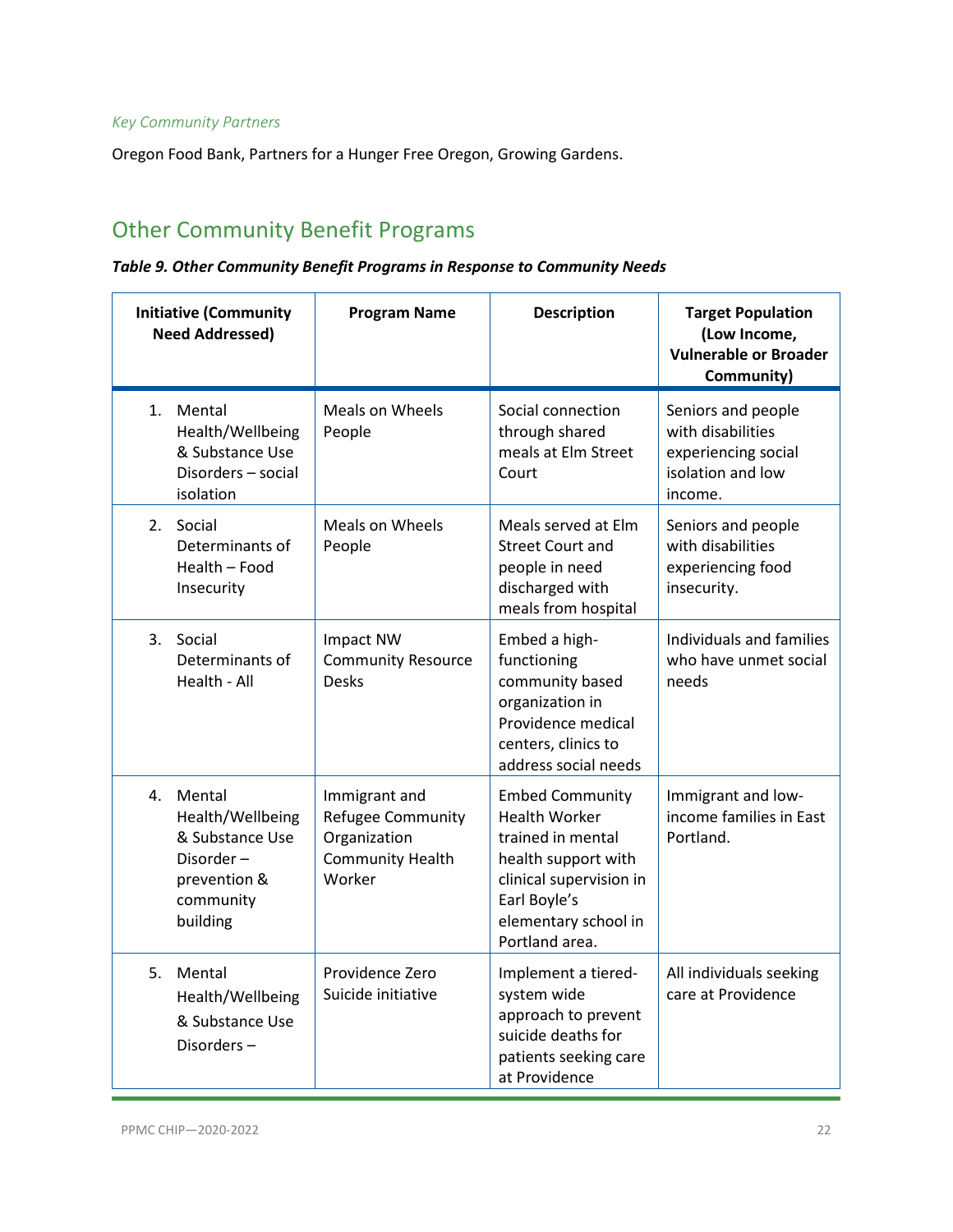| access                                       | prevention and                      |                                                                                          |                                                                       |                                                                                         |
|----------------------------------------------|-------------------------------------|------------------------------------------------------------------------------------------|-----------------------------------------------------------------------|-----------------------------------------------------------------------------------------|
| Social<br>6.                                 | Determinants of<br>Health - Housing | Catholic Charities,<br>Providence & Arch<br>Diocese Healthy<br><b>Housing Initiative</b> | House individuals<br>experiencing<br>homelessness                     | <b>Chronically homeless</b><br>population in Portland<br>Oregon                         |
| Social<br>7.<br>Health $-$<br>Transportation | Determinants of                     | <b>Ride Connection</b>                                                                   | Transportation to<br>medical<br>appointments and<br>necessary errands | Seniors and people<br>with disabilities who<br>have limited access to<br>transportation |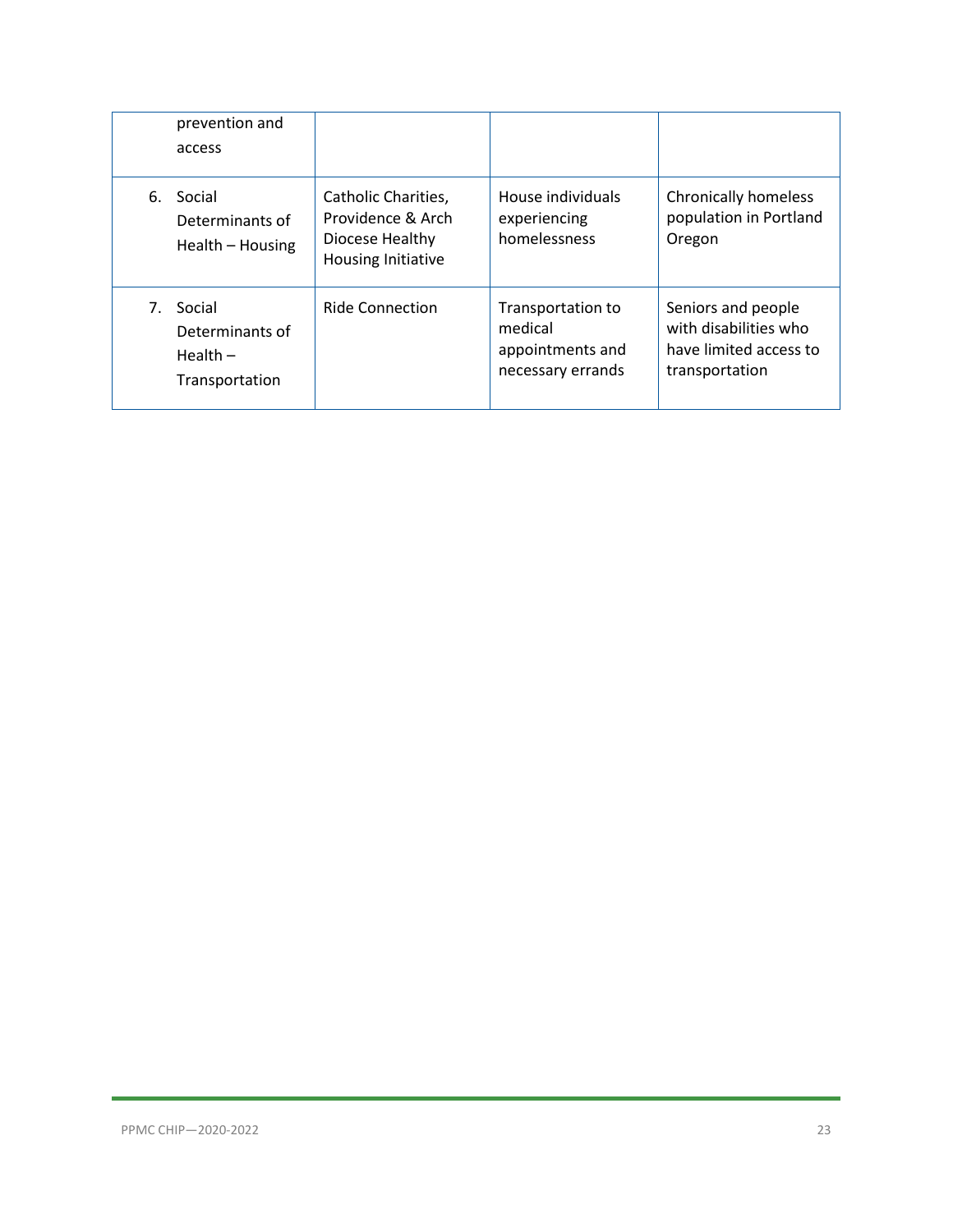# **2020-2022 CHIP GOVERNANCE APPROVAL**

This Community Health Improvement Plan was adopted on May 4<sup>th</sup>, 2020, by the PPMC Service Area Advisory Council. The final report was made widely available<sup>6</sup> by May 15, 2020.

 $5.4.2011$ Date

Date

May 8, 2020

Date

May 8, 2020

Krista Farnham Chief Executive, PPMC and Eastern Oregon Division

Lisa Vance Chief Executive, Oregon Region

Joanne Warner Chair, Oregon Community Ministry Board

May 11, 2020

Date

Joel Gilbertson Senior Vice President, Community Partnerships Providence St. Joseph Health

#### **CHNA/CHIP Contact:**

Joseph lchter, DrPH, Director Community Health Investment Providence Health & Services 4400 NE Halsey St Portland, OR 97213 Joseph.lchter@providence.org

To request a copy free of charge, provide comments, or view electronic copies of current and previous Community Health Improvement Plans please email CommunityBenefit@providence.org.

 $6$  Per § 1.501(r)-3 IRS Requirements, posted on hospital website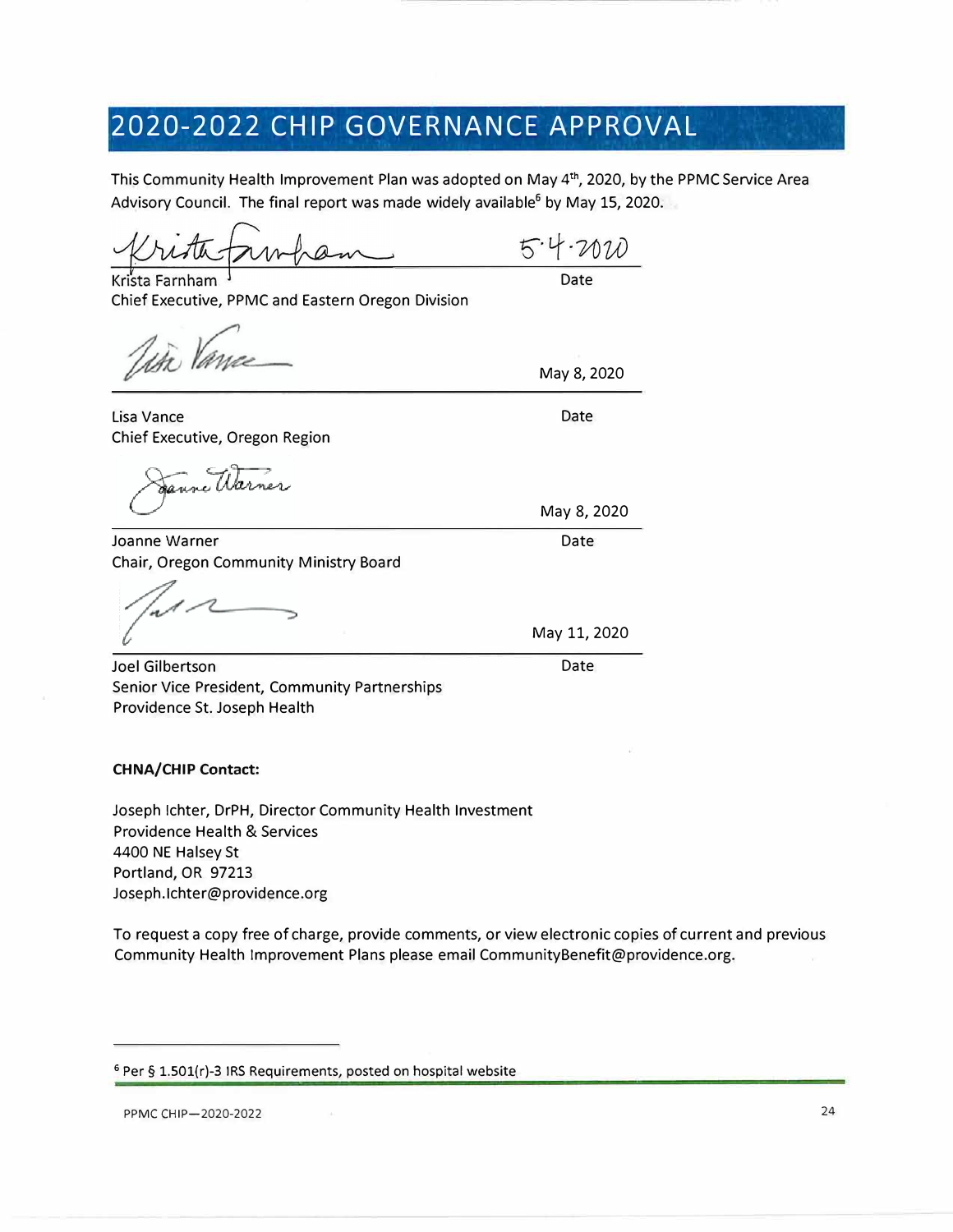# <span id="page-24-0"></span>APPENDICES

# <span id="page-24-1"></span>Appendix 1: Definition of Terms

**Community Benefit:** An initiative, program or activity that provides treatment or promotes health and healing as a response to identified community needs and meets at least one of the following community benefit objectives:

- a. Improves access to health services;
- b. Enhances public health;
- c. Advances increased general knowledge; and/or
- d. Relieves government burden to improve health.

Community benefit includes services to persons living in poverty, persons who are vulnerable, and the broader community.

To be reported as a community benefit initiative or program, community need must be demonstrated. Community need can be demonstrated through the following:

- a. Community health needs assessment developed by the ministry or in partnership with other community organizations;
- b. Documentation that demonstrates community need and/or a request from a public agency or community group was the basis for initiating or continuing the activity or program; or
- c. The involvement of unrelated, collaborative tax-exempt or government organizations as partners in the community benefit initiative or program.

**Health Equity:** Healthy People 2020 defines *health equity* as the "attainment of the highest level of health for all people. Achieving health equity requires valuing everyone equally with focused and ongoing societal efforts to address avoidable inequalities, historical and contemporary injustices, and the elimination of health and health care disparities."

**Social Determinants of Health:** Powerful, complex relationships exist between health and biology, genetics, and individual behavior, and between health and health services, socioeconomic status, the physical environment, discrimination, racism, literacy levels, and legislative policies. These factors, which influence an individual's or population's health, are known as *determinants of health*. *Social determinants of health* are conditions in the environment in which people are born, live, learn, work, play, worship, and age that affect a wide range of health, functioning, and quality-of-life outcomes and risks.